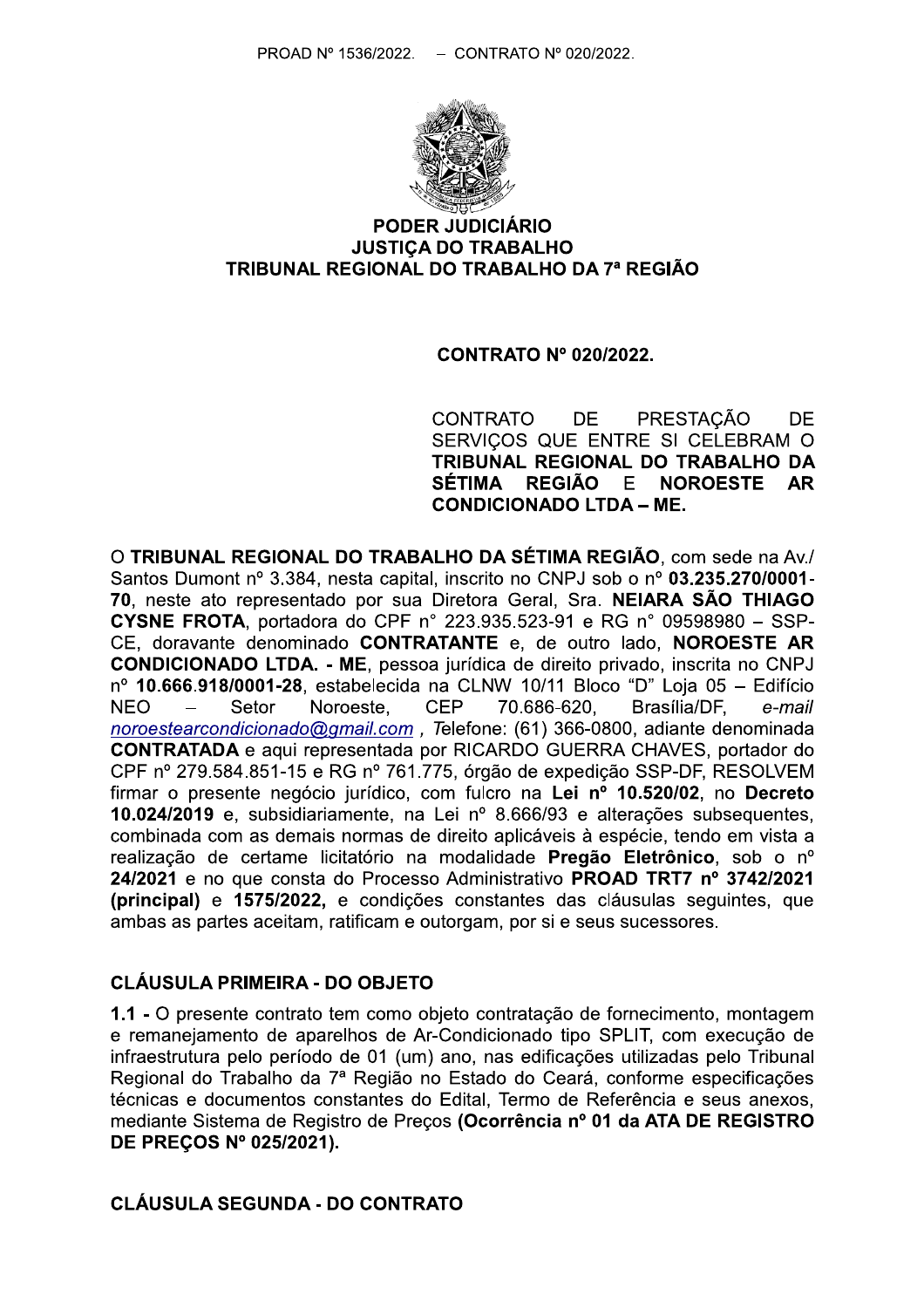2.1 - São partes integrantes deste instrumento de contrato, como se aqui estivessem integralmente transcritos, os seguintes documentos:

a) Edital do Pregão Eletrônico nº 24/2021 com o Termo de Referência e seus respectivos anexos.

b) Proposta apresentada pela CONTRATADA.

2.1.1 - Considera-se expressamente revogado o contido na Proposta apresentada pela CONTRATADA que disponha em contrário ao estabelecido neste termo de Contrato.

## CLÁUSULA TERCEIRA – DA ESPECIFICAÇÃO DOS SERVIÇOS

#### 3.1 - Especificação do Material:

#### 3.1.1 - Especificações dos equipamentos:

a) Fornecimento e Instalação de Condicionador de ar SPLIT - Tipo: Hi Wall e Piso-Teto, conforme tabela abaixo:

- b) Capacidade: conforme tabela abaixo;
- c) Controle remoto sem fio com display de cristal líquido:

d) Controlador automático de temperatura com regulagem de ar para três velocidades:

- e) Movimento e controle automático do direcionamento do ar nas quatro vias;
- f) Sistema de filtragem em tela lavável;
- g) Ciclo FRIO;
- h) Tensão Fase Neutro: 220V;
- $i)$ Utilização de gás refrigerante ecológico;

Os condicionadores devem apresentar menor consumo e maior eficiência  $\mathbf{i}$ energética, serem aprovados no Programa Brasileiro de Etiquetagem (PBE) do Inmetro e possuir a Etiqueta Nacional de Conservação de Energia (ENCE) da classe de maior eficiência, representada pela letra "A";

k) A comprovação da conformidade com esses critérios dar-se-á pela Etiqueta Nacional de Conservação de Energia (ENCE), aposta ao produto e/ou em sua embalagem.

| <b>Potência</b> | <b>SELO</b> | Tipo        |
|-----------------|-------------|-------------|
| (BTU/h)         | <b>ENCE</b> |             |
| 9.000           |             | Hi Wall     |
| 12.000          | Α           | Hi Wall     |
| 18.000          |             | Hi Wall     |
| 24.000          |             | Hi Wall     |
| 30.000          |             | Hi Wall     |
| 36.000          |             | Piso / teto |

- 3.2 Especificações dos serviços de instalação e de remanejamento
- 3.2.1 Kits e servicos de fornecimento e montagem: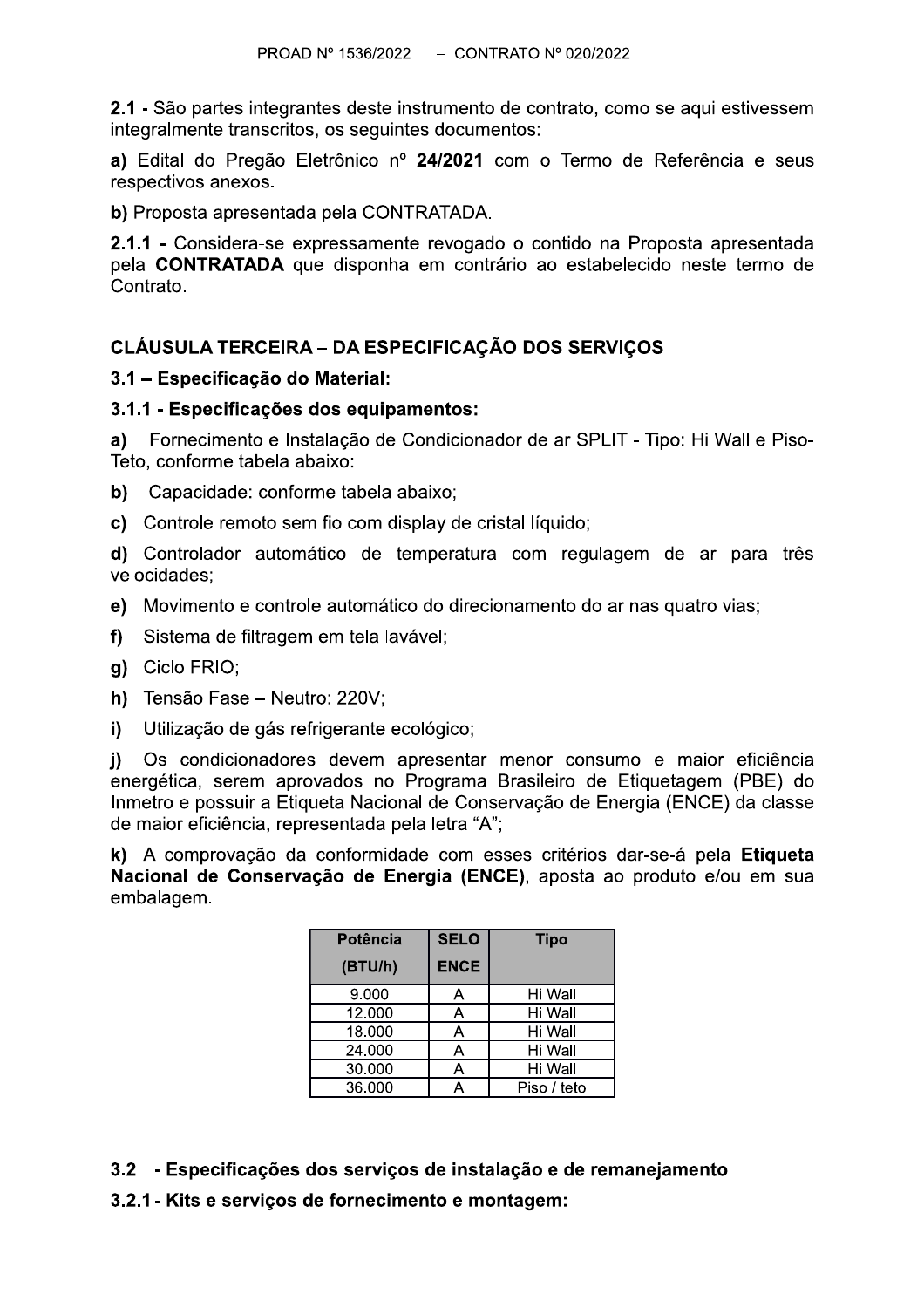- 3.2.1.1 Deverão ser fornecidos, a cargo da CONTRATADA, todos os materiais e servicos necessários à interligação entre as unidades internas (evaporadores) e unidades externas (condensadores). Para tanto, deverão ser fornecidos os tubos de cobre para condução do fluido refrigerante (líquido e gás), cabo condutor tipo PP, enfeixados pelo tubo de polietileno para isolação térmica, mão francesa ou outros suportes necessários. O processo de instalação das tubulações deverá obedecer às recomendações contidas nos manuais de Instalação, Operação e Manutenção publicada pelo fabricante, respeitando-se dimensões das tubulações e procedimentos ali recomendados. **as** Recomendamos que ao longo do processo, as extremidades dos tubos sejam mantidas tampadas para evitar a entrada de poeira, ou qualquer outro material estranho. A soldagem deverá ser feita com atmosfera interna de nitrogênio para evitar a oxidação e fuligem internamente aos tubos. Após a montagem a tubulação deverá ser submetida a teste de pressão, sem registro de queda.
- 3.2.1.2 Assim a CONTRATADA se responsabilizará pelas interligações elétricas entre as unidades de evaporação e condensação e interligações frigoríficas. Sendo realizados também os testes de vazamento por nitrogênio seco, carga de refrigerante e colocação do equipamento em funcionamento com teste de pressão e de rendimento frigorífico.
- 3.2.1.3 Caberá à CONTRATADA, sem ônus adicional, a desmontagem e retirada da máquina (Evaporador e Condensador) instalada, no caso de instalação e montagem de uma nova unidade no mesmo local.
- 3.2.1.4 As unidades condicionadoras tipo split deverão ser diretamente alimentadas por disjuntores individuais para cada equipamento nos quadros de distribuicão elétrica.
- 3.2.1.5 Todos os condutores deverão ser de cobre, dimensionados para as respectivas cargas, observando-se os critérios de limite de corrente e queda de tensão. Todas as conexões deverão estar firmemente executadas para evitar aquecimento por mau contato.

#### 3.2.2 - Execução de infraestrutura elétrica, hidráulica e civil:

- 3.2.2.1 Instalação de rede elétrica secundária ligando o condensador ao quadro elétrico indicado. Deverão ser utilizados eletrodutos de PVC rígido roscável com todos os acessórios necessários (curvas, conduletes, suportes etc.). As conexões deverão utilizar terminais apropriados. Deverá ser utilizado cabo de cobre flexível, Isolamento 750V, PVC, com bitola mínima de 4,00mm2, (Fase, Neutro e Terra), ou superior quando indicado pelo fabricante do equipamento.
- 3.2.2.2 Instalação de rede hidráulica utilizando tubulação PVC com conexões para dreno ligando o Evaporador ao ponto de esgoto indicado. As tubulações deverão ser embutidas na alvenaria/piso, salvo orientação da fiscalização em contrário.
- 3.2.2.3 Instalação civil com abertura de rasgo/furos, fechamento para inserção de tubulações (Elétrica, Hidráulica, Frigorígena) e acabamentos.
- 3.2.2.4 As obras de execução de infraestrutura elétrica, hidráulica e civil ficarão a cargo da CONTRATADA, conforme item correspondente da planilha orçamentária e somente serão executadas após autorização do fiscal do contrato.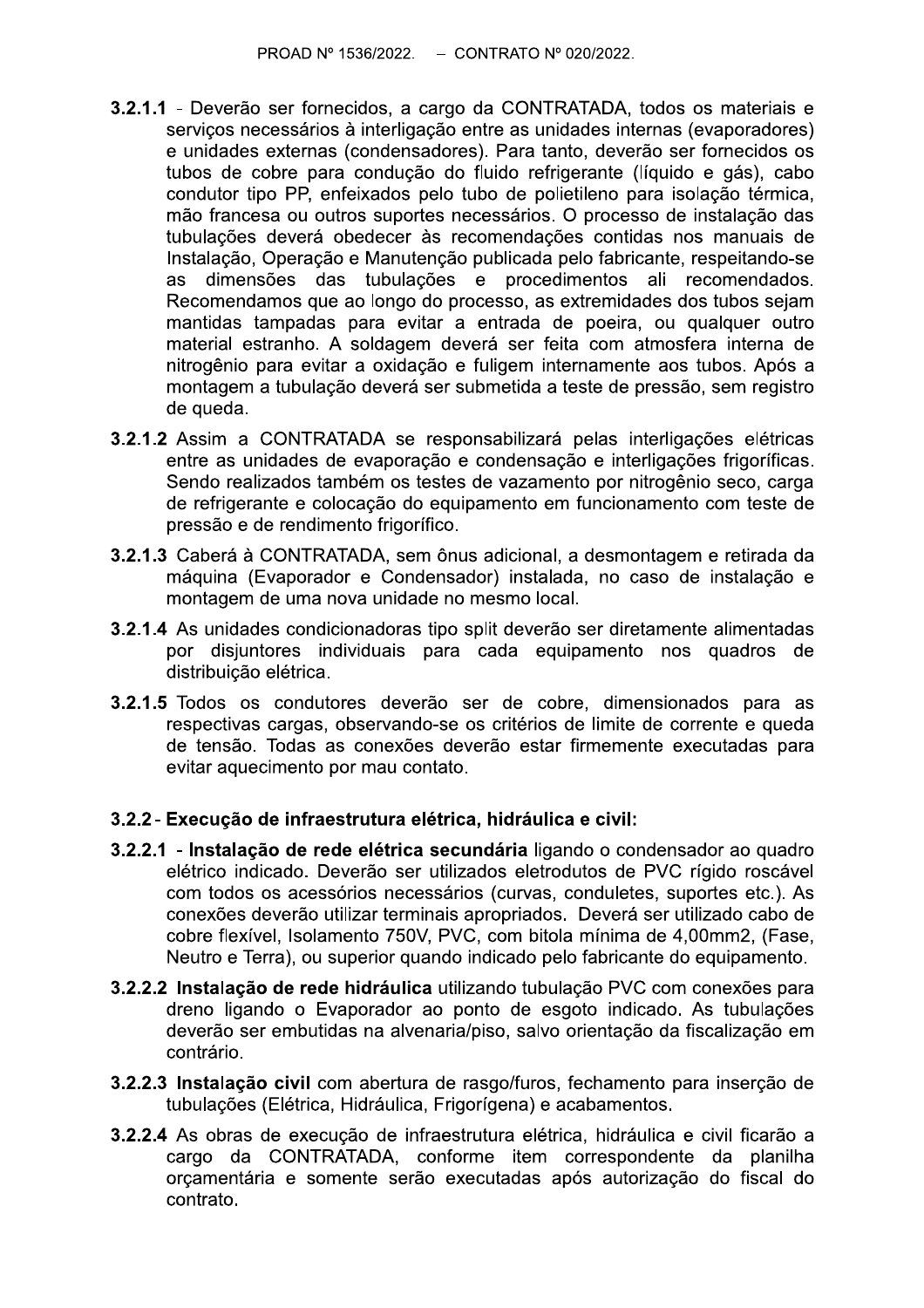**3.2.2.5** Nos casos onde a infraestrutura for existente, não será pago o servico de execução de infraestrutura.

#### 3.2.3 - Retirada de SPLIT com recolhimento do gás refrigerante

3.2.3.1 - Será feito inicialmente procedimento para recolher o gás refrigerante para condensadora para desinstalar o equipamento sem perder o gás do aparelho. Após, deverá ser recolhida a unidade evaporadora e condensadora e entregue a CONTRATANTE.

#### 3.2.4 - Deslocamento de Condensadoras situadas na Coberta das Unidades para o Pavimento Térreo:

3.2.4.1 - Com o intuito de evitar vazamentos nas cobertas e para facilitar as manutenções preventivas e corretivas nos equipamentos de climatização, será necessário o deslocamento de algumas unidades condensadoras dos ar condicionados tipo Split, que estão situadas atualmente na área das cobertas das edificações para uma reinstalação no pavimento térreo.

3.2.4.2 - Será feito inicialmente procedimento para recolher o gás refrigerante para condensadora para desinstalar o equipamento sem perder o gás do aparelho. Após, deverá ser reinstalada unidade condensadora de acordo com a orientação da **CONTRATANTE**, respeitando a distância limite da tubulação frigorígena de até 10 (dez) metros entre a unidade evaporadora e condensadora.

#### 3.3 - Servicos Auxiliares Necessários:

3.3.1 - O fornecimento, a instalação e o remaneiamento dos equipamentos de climatização deverão incluir os seguintes serviços auxiliares de:

a) Transportes, estocagem, icamento, seguros, e todas as providências administrativas necessárias à entrega dos materiais e equipamentos no local da instalação, de acordo com o cronograma a ser definido na ocasião da contratação;

b) Montagem dos equipamentos de fornecimento da CONTRATADA, nos locais indicados em desenho ou orientados pela FISCALIZAÇÃO, deve incluir todas as conexões de drenagem e de energia;

c) Fabricação e montagem de suportes (mão francesa), chumbadores e outros elementos de interligações dos sistemas;

d) Regulagem de todos os sistemas, após a instalação ou remanejamento, fazendo os ajustes necessários por meio de instrumentos, verificando as vazões e as temperaturas dos fluidos, bem como, todas as demais providências para o correto funcionamento dos equipamentos;

e) Fornecimento de todos os componentes necessários à instalação dos equipamentos adquiridos, o que inclui: suportes das unidades evaporadora e condensadora, tubulação frigorígena, fiação elétrica entre os equipamentos, isolamento térmico da tubulação frigorífica, suportes metálicos (base para equipamento) em cantoneiras de aço laminado com proteção de pintura antioxidante;

Fornecimento e instalação de materiais e equipamentos, que deverão estar de f) acordo com os regulamentos locais de proteção contra incêndio, devendo também ser do tipo "não combustível" ou "autoextinguível", sendo dada preferência sempre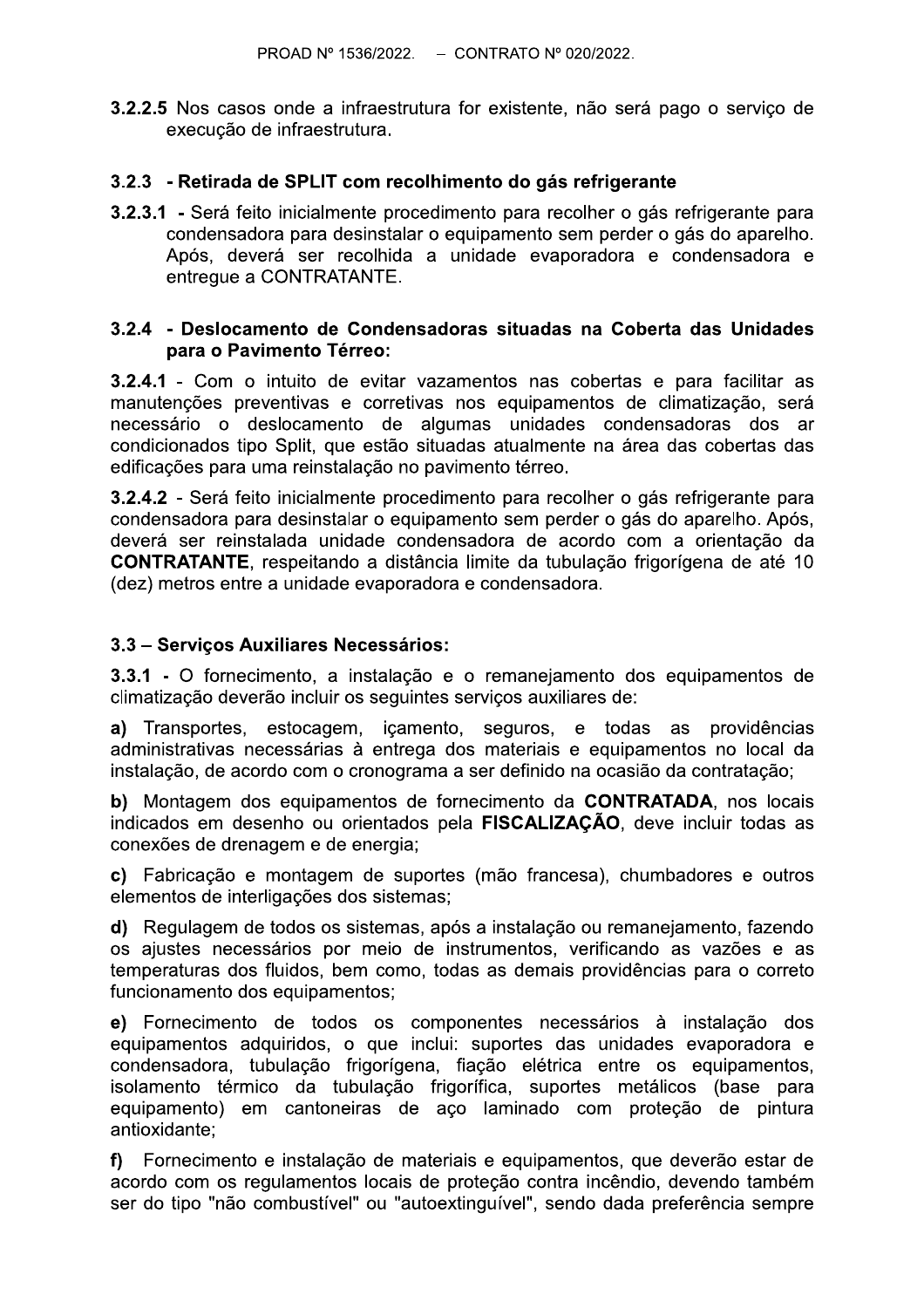ao primeiro. Este item é particularmente importante na selecão de materiais para isolamento térmico e os compostos que possuam resinas plásticas.

3.4 - As aprovações efetuadas pela FISCALIZAÇÃO não eximem a CONTRATADA de sua responsabilidade com relação ao fornecimento de materiais acessórios e da instalação que, porventura, não venham a operar de maneira requerida pelo Contrato e/ou pelas especificações.

3.5 - Onde a CONTRATADA propuser o uso de equipamentos e/ou materiais diferentes daqueles contidos nesta especificação ou indicados nos desenhos, e que estes venham a requerer qualquer modificação neste projeto (tubulações, dutos, fiação, controles etc.), ou no de terceiros (estrutura, arquitetura, fundações etc.), estas despesas correrão por conta da CONTRATADA, sendo, entretanto necessária sua prévia aprovação pela FISCALIZAÇÃO.

3.6 - Todos os serviços devem ser executados em conformidade com as Normas Técnicas Brasileiras (ABNT), onde couber:

a) NBR 16401-2/2008 - Instalações Centrais de Ar Condicionado para Conforto -Parâmetros Básicos de Projeto - da ABNT.

b) Portaria 3523 de 28/08/98 do Ministério da Saúde.

c) Resolução 176 de 24/10/00 da Agência Nacional de Vigilância Sanitária.

d) NBR 5410/2004 - Instalações Elétricas de Baixa Tensão - Procedimentos - da ABNT.

3.7 - Nenhuma alteração poderá ser feita pela CONTRATADA, aos termos e as unidades adotadas por estas especificações técnicas, sob alegação de insuficiência de dados ou informações sobre os serviços, obras e/ou condições locais existentes.

3.8 - Em caso de detalhes não mencionados nestas especificações técnicas, a **CONTRATADA** deverá satisfazer ao que de melhor existir em trabalho no gênero. Assim sendo, qualquer modificação que, por razão de ordem técnica, se tornar necessária durante a execução, deverá ser antecipadamente comunicada e somente poderá ser realizada com aprovação e liberação por escrito pela FISCALIZAÇÃO.

3.9 - A CONTRATADA obriga-se a manter durante toda a execução dos servicos um PROFISSIONAL registrado no CREA ou CAU, com autoridade bastante para atuar em nome da CONTRATADA, a fim de garantir a boa qualidade dos servicos e facilitar o trabalho na FISCALIZAÇÃO.

3.10 - A equipe de trabalho da CONTRATADA deverá ser composta por profissionais qualificados a executar com perfeição os serviços objeto deste Termo.

3.10.1 - Embora haja fiscalização por parte de técnicos da CONTRATANTE, as responsabilidades técnicas e legais serão da CONTRATADA.

3.11 - A FISCALIZAÇÃO reserva-se o direito de pedir o afastamento imediato de qualquer componente da equipe da CONTRATADA que, em sua opinião, esteja sendo prejudicial ao bom andamento dos serviços.

3.12 - A CONTRATADA obriga-se a corrigir, se por culpa direta e comprovada dela ou de seus prepostos, os serviços por ela executados, que apresentarem omissões ou defeitos de execução constatados pela FISCALIZAÇÃO. A correção será por conta exclusiva da CONTRATADA.

3.13 - A aceitação final dos serviços somente será concretizada após todos os reparos e correções e com os testes necessários exigidos pela fiscalização com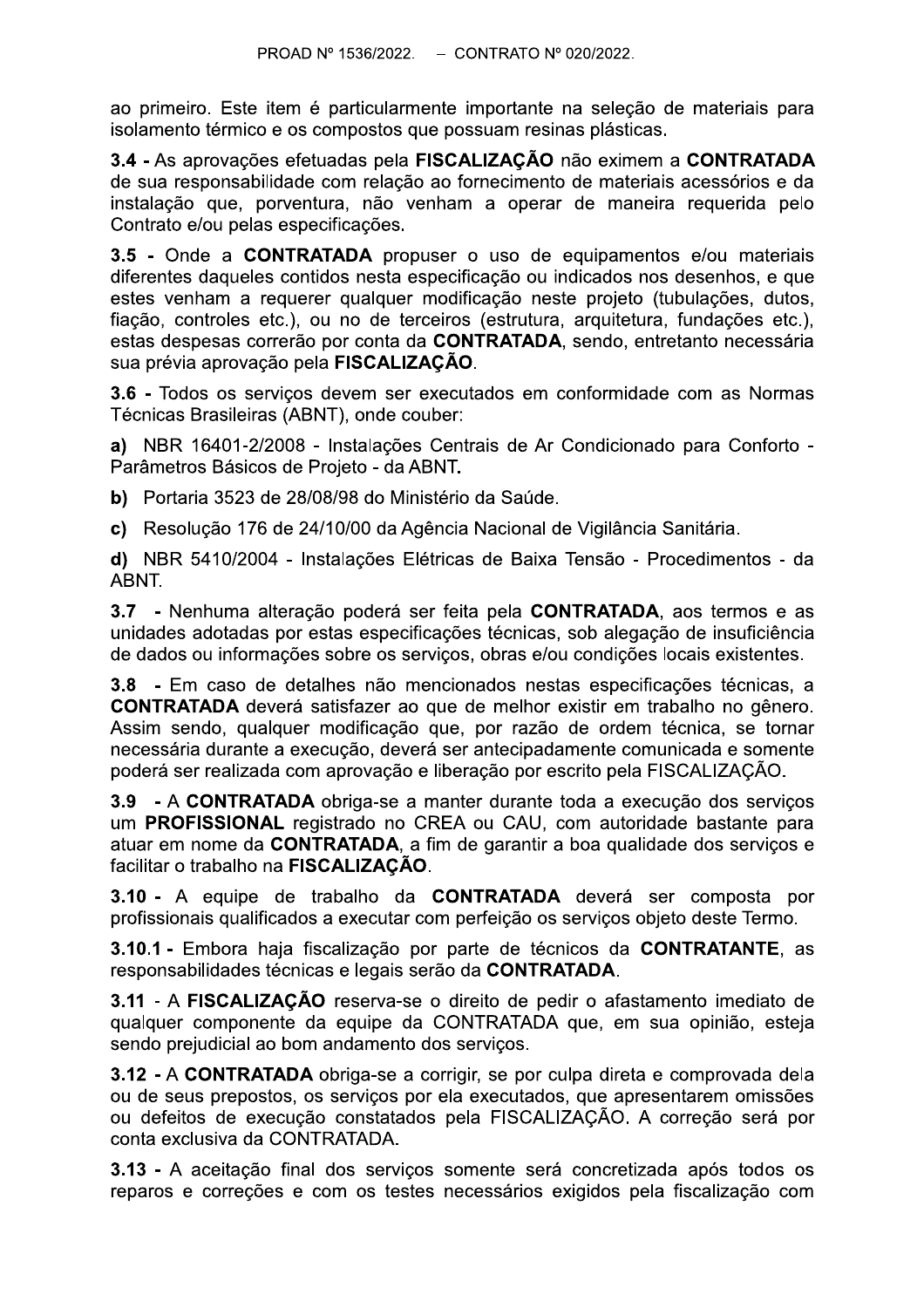todas as instalações funcionando, mediante a emissão do termo de recebimento de servicos ou atesto na fatura da CONTRATADA.

3.13.1 - Os testes para a aceitação dos serviços serão baseados nos manuais de instalação das fabricadas dos equipamentos, bem como normas técnicas pertinentes.

3.14 - Todos os servicos deverão ser realizados observando-se a necessidade da não interferência com o atendimento diário da unidade do Tribunal, sem causar maiores transtornos aos usuários do prédio, devendo se necessário ser colocado meios de proteção quando indicados pela FISCALIZAÇÃO.

3.15 - A ANOTAÇÃO DE RESPONSABILIDADE TÉCNICA (ART - CREA) ou o REGISTRO DE RESPONSABILIDADE TÉCNICA (RRT - CAU) deverá ser emitido pelo profissional legalmente habilitado para tal, junto ao Conselho Próprio, desde que suas atribuições permitam tal anotação de responsabilidade.

3.16 - A CONTRATADA não poderá transferir a terceiros, por qualquer forma, nem mesmo parcialmente, as obrigações assumidas, nem subcontratar qualquer das prestações a que está obrigada.

## CLÁUSULA QUARTA - DO PRAZO E CONDIÇÕES DA PRESTAÇÃO DOS **SERVIÇOS**

4.1 - A entrega do material e a conclusão do servico não poderão ultrapassar o prazo de 45 (quarenta e cinco) dias, contados do recebimento da Ordem de Servico (Solicitação de Fornecimento) pela CONTRATADA, que deverá ser emitida pela Divisão de Manutenção e Projetos (DMP).

## CLÁUSULA QUINTA - DO LOCAL, HORÁRIO E DIAS DE EXECUÇÃO DOS **SERVICOS**

5.1 - Os serviços de instalação e montagem deverão ser prestados, em parcela única, sem ônus para o TRT 7ª Região, relacionados no Anexo VI do Termo de Referência, a cada solicitação de serviço, no horário das 7:30 horas às 18:00 horas, em dias úteis.

5.2 - Os servicos poderão ser realizados nos finais de semana, a critério da **CONTRATANTE**, sem ônus adicional. Excepcionalmente, os serviços poderão ser realizados fora do horário, desde que autorizadas pela Fiscalização.

## CLÁUSULA SEXTA – DO CRITÉRIO DE RECEBIMENTO DO(S) SERVIÇO(S)

6.1 - O objeto será recebido, a cada solicitação de fornecimento:

a) Provisoriamente, pelo fiscal que acompanhou a execução do contrato, com base no que foi observado ao longo do acompanhamento e da fiscalização, mediante termo circunstanciado, assinado pelas partes em até 5 (cinco) dias úteis da comunicação escrita da CONTRATADA, após o fornecimento dos equipamentos instalados, acompanhados da nota fiscal de venda dos equipamentos (mercadoria) e da nota fiscal de serviços, eventualmente prestados na referida Solicitação de Fornecimento, perfazendo o total atestado pela fiscalização;

b) Definitivamente, a cargo de outro servidor ou comissão designada pela autoridade competente, responsável pelo recebimento definitivo, no prazo de até 30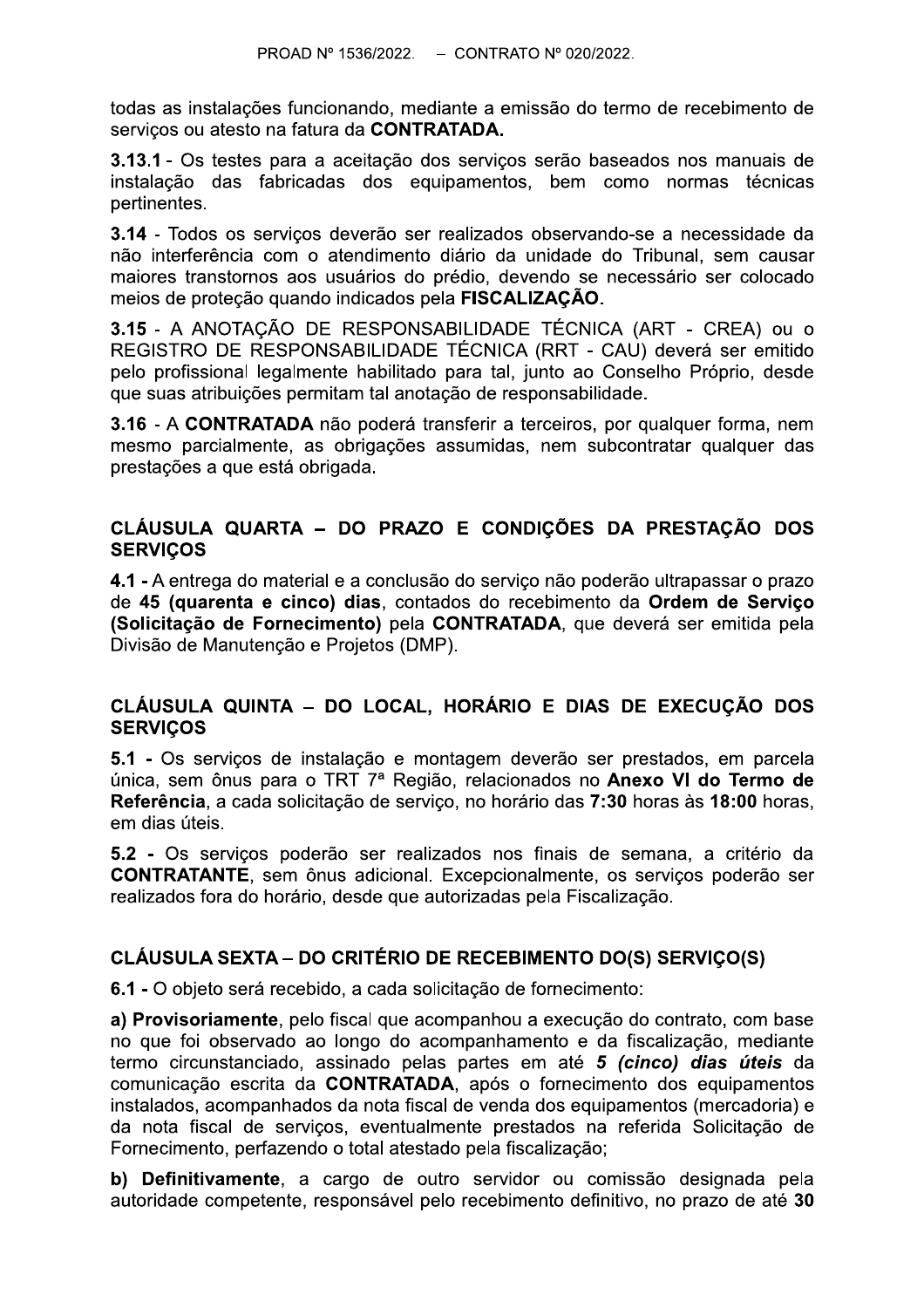(trinta) dias, contados do recebimento provisório, condicionado ao recebimento da nota fiscal, após verificação da conformidade do material /servico com condições estabelecidas neste termo, verificando o trabalho feito pelo fiscal e todos os outros aspectos do contrato, que excluem a execução propriamente dita do objeto, mediante termo circunstanciado, assinado pelas partes, observado o disposto no art. 69 da Lei nº. 8.666/93.

6.2 - Em nenhuma hipótese, será realizado o recebimento provisório do objeto com pendências a serem solucionadas pela CONTRATADA.

6.3 - Havendo pendência durante a vistoria, será necessária nova comunicação escrita da **CONTRATADA** após solucionadas todas as falhas apontadas pela fiscalização. Os serviços serão considerados concluídos na data da última comunicação escrita da CONTRATADA, desde que não relacionadas pendências pela fiscalização.

6.4 - Os serviços poderão ser rejeitados, no todo ou em parte, quando em desacordo com as especificações constantes neste Termo e na proposta, devendo ser corrigidos/refeitos/substituídos no prazo fixado pelo fiscal do contrato, às custas da **CONTRATADA, sem prejuízo da aplicação de penalidades.** 

6.5 - O recebimento provisório e definitivo do objeto não exclui a responsabilidade da **CONTRATADA** por vícios de qualidade ou disparidade com as especificações técnicas, verificados posteriormente.

# **CLÁUSULA SÉTIMA - DAS OBRIGAÇÕES DA CONTRATADA**

7.1 - Antes do início da execução contratual, designar formalmente (mediante comunicação escrita) preposto responsável por representar a CONTRATADA durante esse período;

7.2 - Realizar os serviços no prazo e local indicados pela Administração, em estrita observância das especificações do Edital e da proposta:

7.3 - Empregar profissionais habilitados para a execução dos serviços, em conformidade com as normas e determinações em vigor:

 $7.4$ - Assegurar aos seus trabalhadores ambiente de trabalho, inclusive equipamentos e instalações, em condições adequadas ao cumprimento das normas de saúde, segurança e bem-estar no trabalho;

7.5 - Instruir seus empregados quanto à necessidade de acatar as Normas Internas da CONTRATANTE:

7.6 - Instruir seus empregados a respeito das atividades a serem desempenhadas, alertando-os a não executarem atividades não abrangidas pelo contrato, devendo a **CONTRATADA** relatar à CONTRATANTE toda e qualquer ocorrência neste sentido, a fim de evitar desvio de função;

7.7 - Apresentar os empregados devidamente identificados por meio de crachá;

7.8 - Manter os empregados nos horários pré-determinados pela CONTRATANTE;

7.9 - Observar os preceitos da legislação sobre a jornada de trabalho, conforme a categoria profissional;

7.10 - Atender às solicitações da CONTRATANTE quanto à substituicão dos empregados alocados, no prazo fixado pela fiscalização do contrato, nos casos em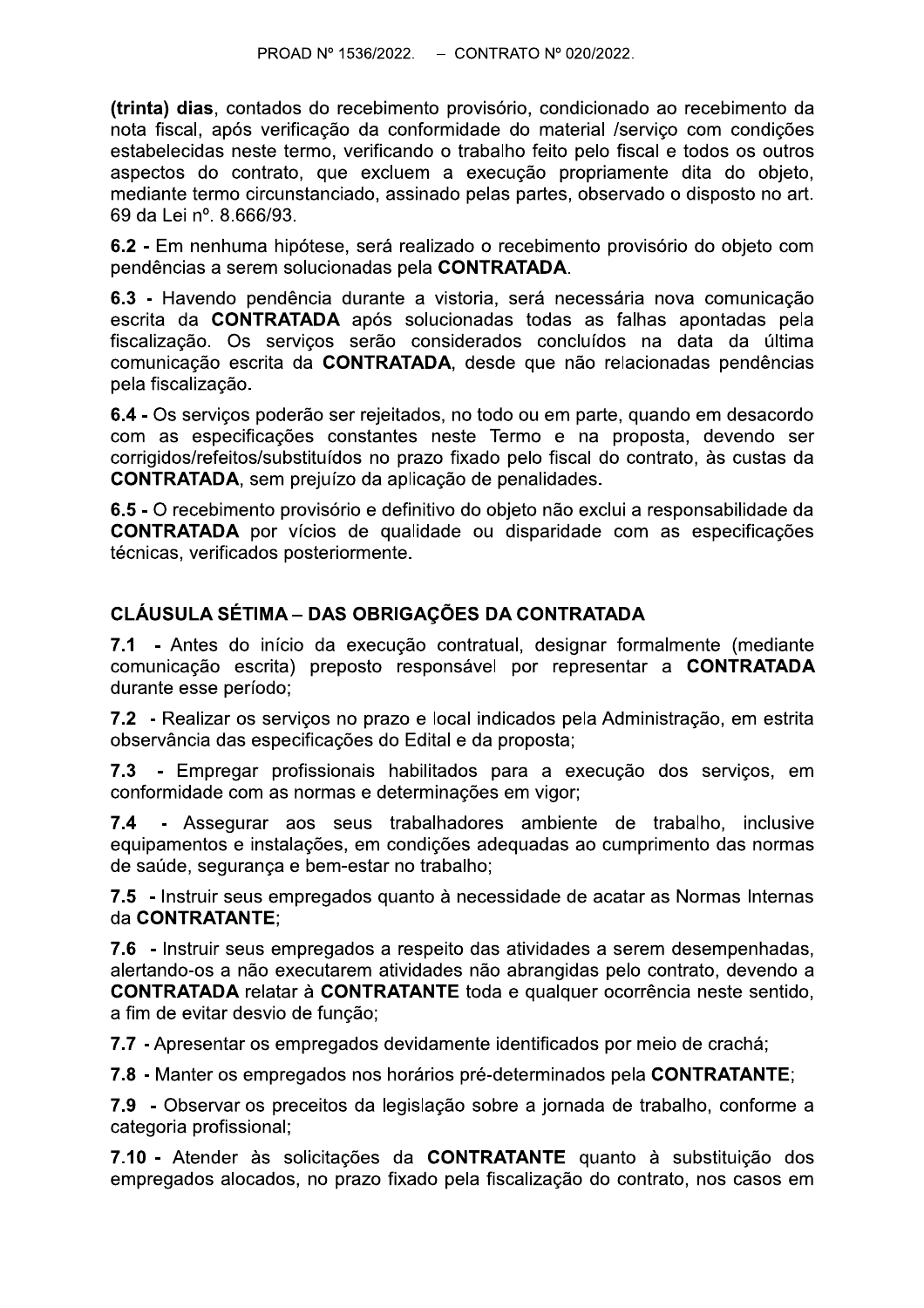que ficar constatado descumprimento das obrigações relativas à execução do servico, conforme descrito neste Termo:

7.11 - Apresentar à CONTRATANTE, quando for o caso, a relação nominal dos empregados que adentrarão no órgão para a execução do servico:

7.12 - Reparar ou corrigir, às suas expensas, no todo ou em parte, no prazo máximo de 05 (cinco) dias úteis, o objeto do contrato em que se verifiquem vícios, defeitos ou incorreções resultantes da execução ou de materiais empregados.

7.13 - Responsabilizar-se pelos vícios e danos decorrentes da execução do objeto. de acordo com os artigos 14 e 17 a 27, do Código de Defesa do Consumidor (Lei nº 8.078, de 1990), ficando a CONTRATANTE autorizada a descontar da garantia prestada, caso exigida no edital, ou dos pagamentos devidos à CONTRATADA, o valor correspondente aos danos sofridos;

7.14 - Atender prontamente a quaisquer exigências da Administração, inerentes ao objeto da presente licitação;

7.15 - Comunicar à Administração, no prazo máximo de 24 (vinte e quatro) horas que antecede a data da entrega, os motivos que impossibilitem o cumprimento do prazo previsto, com a devida comprovação;

7.16 - Comunicar ao Fiscal do contrato, no prazo de 48 (quarenta e oito) horas, qualquer ocorrência anormal ou acidente que se verifique no local dos serviços.

7.17 - Prestar todo esclarecimento ou informação solicitada pela CONTRATANTE ou por seus prepostos, garantindo-lhes o acesso, a qualquer tempo, ao local dos trabalhos, bem como aos documentos relativos à execução do empreendimento.

7.18 - Paralisar, por determinação da CONTRATANTE, qualquer atividade que não esteja sendo executada de acordo com a boa técnica ou que ponha em risco a segurança de pessoas ou bens de terceiros.

7.19 - Promover a guarda, manutencão e vigilância de materiais, ferramentas, e tudo o que for necessário à execução dos serviços, durante a vigência do contrato.

7.20 - Promover a organização técnica e administrativa dos servicos, de modo a conduzi-los eficaz e eficientemente, de acordo com os documentos e especificações que integram este Termo de Referência, no prazo determinado.

7.21 - Conduzir os trabalhos com estrita observância às normas da legislação pertinente, cumprindo as determinações dos Poderes Públicos, mantendo sempre limpo o local dos serviços e nas melhores condições de segurança, higiene e disciplina.

7.22 - Submeter previamente, por escrito, à CONTRATANTE, para análise e aprovação, quaisquer mudanças nos métodos executivos que fujam às especificações deste Termo de Referência e demais documentos.

7.23 - Não permitir a utilização de qualquer trabalho do menor de dezesseis anos, exceto na condição de aprendiz para os maiores de quatorze anos; nem permitir a utilização do trabalho do menor de dezoito anos em trabalho noturno, perigoso ou insalubre:

7.24 - Cumprir, durante todo o período de execução do contrato, a reserva de cargos prevista em lei para pessoa com deficiência ou para reabilitado da Previdência Social, bem como as regras de acessibilidade previstas na legislação, quando a **CONTRATADA** houver se beneficiado da preferência estabelecida pela Lei nº. 13.146, de 2015.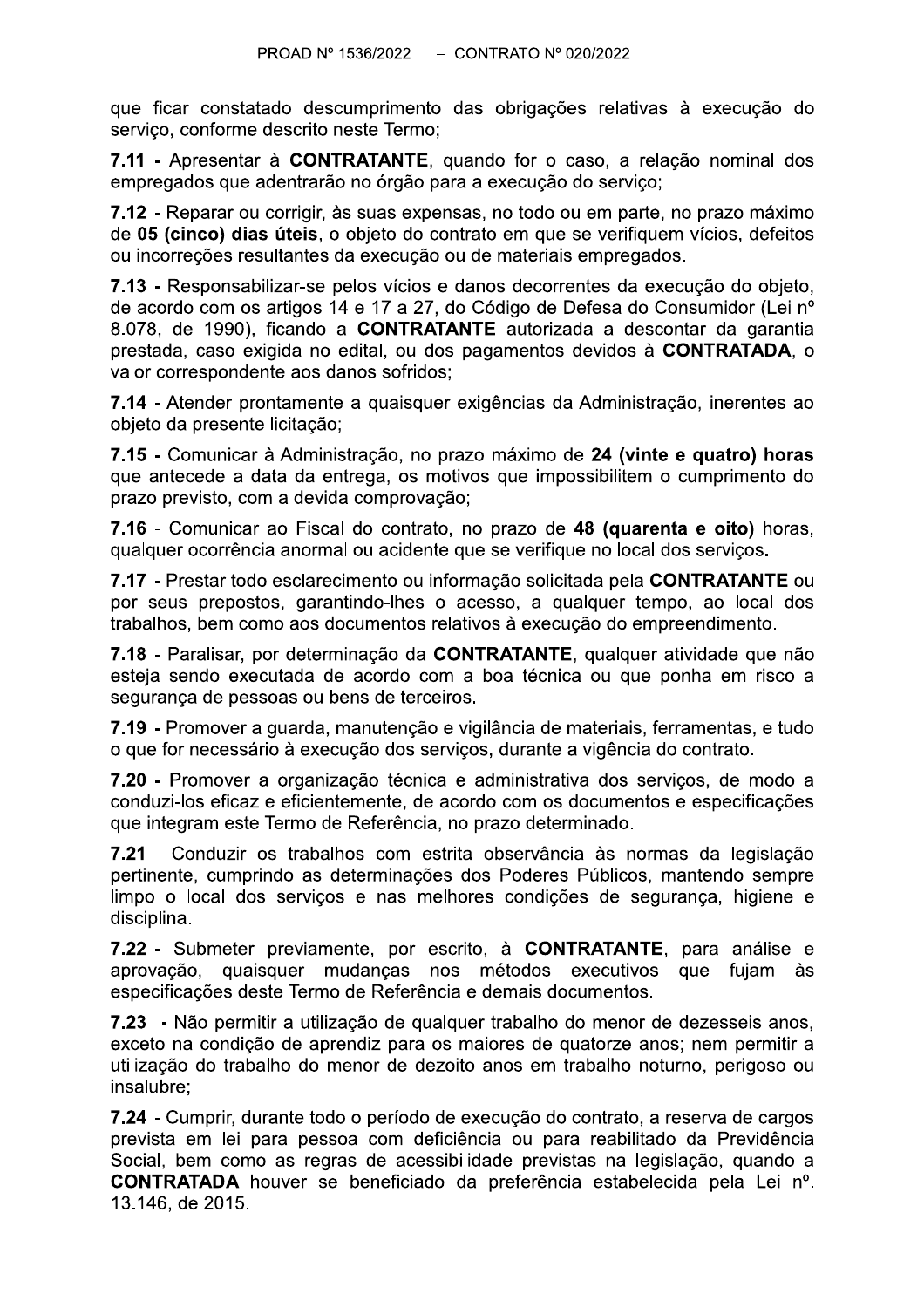7.25 - Guardar sigilo sobre todas as informações obtidas em decorrência do cumprimento do contrato:

7.26 - Arcar com o ônus decorrente de eventual equívoco no dimensionamento dos quantitativos de sua proposta, inclusive quanto aos custos variáveis decorrentes de fatores futuros e incertos, tais como os valores providos com o quantitativo de vale transporte, devendo complementá-los, caso o previsto inicialmente em sua proposta não seja satisfatório para o atendimento do objeto da licitação, exceto quando ocorrer algum dos eventos arrolados nos incisos do § 1º do art. 57 da Lei nº 8.666, de 1993:

7.27 - Prestar os serviços dentro dos parâmetros e rotinas estabelecidos, fornecendo todos os materiais, equipamentos e utensílios em quantidade, qualidade e tecnologia adequadas, com a observância às recomendações aceitas pela boa técnica, normas e legislação;

7.28 - Assegurar à CONTRATANTE, em conformidade com o previsto no subitem 6.1, "a" e "b", do Anexo VII - F da Instrução Normativa SEGES/MP nº. 5, de 26/05/2017, se for o caso:

7.28.1 - O direito de propriedade intelectual dos produtos desenvolvidos, inclusive sobre as eventuais adequações e atualizações que vierem a ser realizadas, logo após o recebimento de cada parcela, de forma permanente, permitindo à CONTRATANTE distribuir, alterar e utilizar os mesmos sem limitações;

7.28.2 - Os direitos autorais da solução, do projeto, de suas especificações técnicas, da documentação produzida e congêneres, e de todos os demais produtos gerados na execução do contrato, inclusive aqueles produzidos por terceiros subcontratados, ficando proibida a sua utilização sem que exista autorização expressa da **CONTRATANTE**, sob pena de multa, sem prejuízo das sanções civis e penais cabíveis

7.29 - Aceitar os acréscimos ou supressões que se fizerem necessários, nos limites estabelecidos no art. 65, §1°, da Lei 8.666/93.

7.30 - Manter, durante toda a execução do contrato, em compatibilidade com as obrigações assumidas, todas as condições de habilitação e qualificação exigidas na licitação ou na contratação.

7.31 - Providenciar junto ao CREA e/ou ao CAU-BR as Anotações e Registros de Responsabilidade Técnica referentes ao objeto do contrato e especialidades pertinentes, nos termos das normas pertinentes (Leis ns. 6.496/77 e 12.378/2010);

7.32 - Obter junto aos órgãos competentes, conforme o caso, as licenças necessárias e demais documentos e autorizações exigíveis, na forma da legislação aplicável.

7.33 - Refazer, às suas expensas, os trabalhos executados em desacordo com o estabelecido no instrumento contratual, no Termo de Referência e seus anexos, bem como substituir aqueles realizados com materiais defeituosos ou com vício de construção, de acordo com os itens 2.1 e 2.2 deste Termo de Referência, contado da data de emissão do Termo de Recebimento Definitivo.

7.34 - Responder por qualquer acidente de trabalho na execução dos serviços, por uso indevido de patentes registradas em nome de terceiros, por danos resultantes de defeitos ou incorreções dos serviços ou dos bens da CONTRATANTE, de seus funcionários ou de terceiros, ainda que ocorridos em via pública junto ao serviço de engenharia.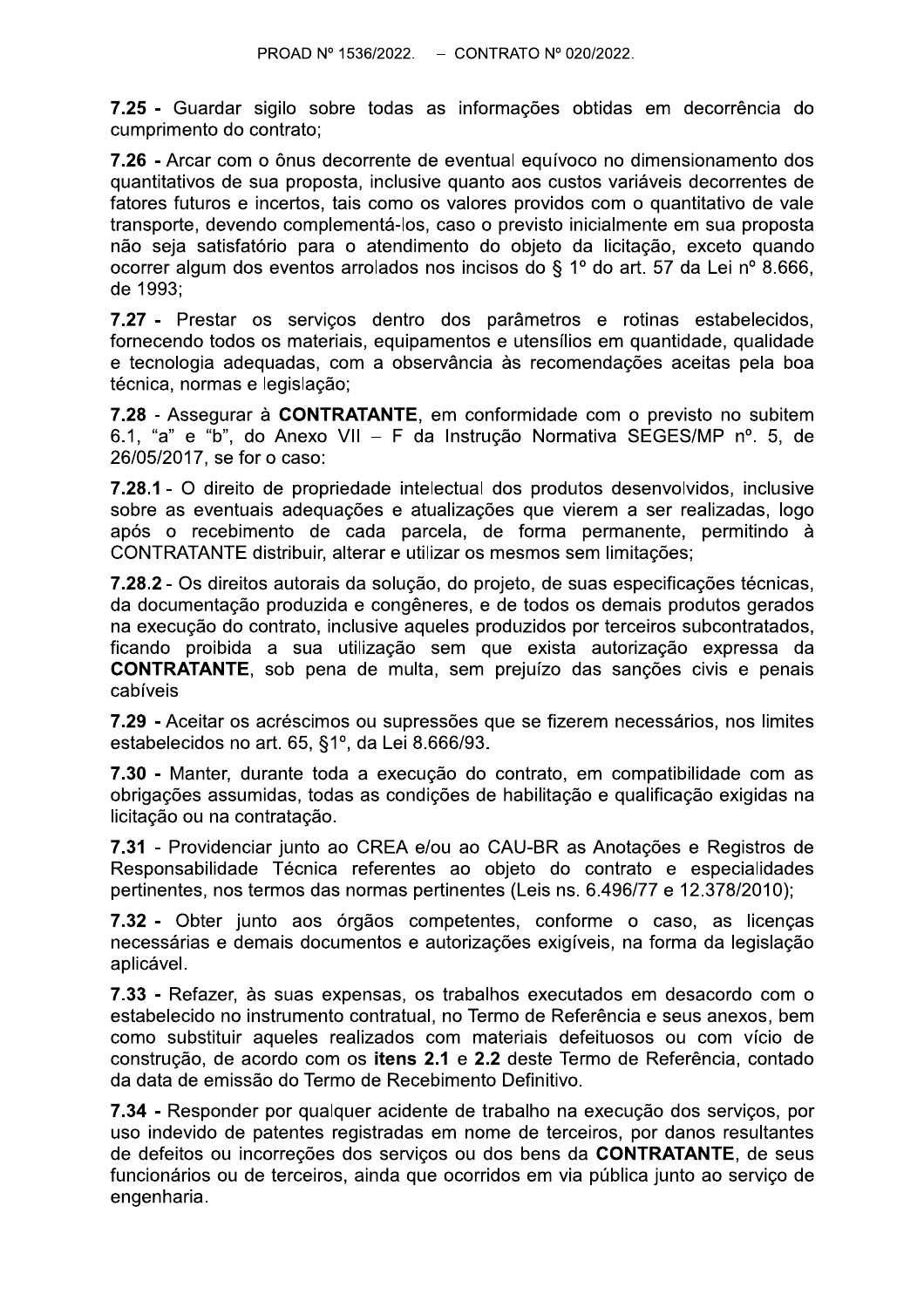PROAD Nº 1536/2022. – CONTRATANTE para recebimento da Ordem de<br>Serviço (Solicitação de Fornecimento) no prazo máximo de 02 (dois) dias úteis a<br>contar da convocação, por escrito.<br>7.36 - Iniciar a prestação dos serviços cont

respectivos números de documentos de identificação;

b) Cópia das Carteiras de Trabalho de todos os funcionários supracitados;

**c)** Copia dos Atestados de Saude Ocupacional de todos os empregados supracitados;

**d**) Ordem de Serviço (Solicitação de Fornecimento) devidamente assinada pelo Fiscal do Contrato.

7.1 - Entregar os serviços nas quantidades, forma, prazo e locais estabelecidos neste Termo de Referência e Anexos.

7.2 - Entregar o local destinado à instalação dos serviços devidamente limpo, livre de resíduos e com os reparos necessários.

7.3 - Cientificar, imediatamente e por escrito, a execução dos serviços, para que seja efetivado o recebimento provisório.

7.4 - Responsabilizar-se pelas despesas dos tributos, encargos trabalhistas, previdenciários, fiscais, comerciais, taxas, fretes, seguros, deslocamento de pessoal, prestação de garantia e quaisquer outras que incidam ou venham a incidir na execução do contrato. **7.3** - Cientificar, imediatamente e por escrito, a execução dos serviços, para que seja efetivado o recebimento provisório.<br> **7.4** - Responsabilizar-se pelas despessas dos tributos, encargos trabalhistas, previdenciários,

7.8 - Assegurar, durante a vigência do contrato, a capacitação dos trabalhadores guanto às práticas definidas na política de responsabilidade socioambiental do órgão.

7.9 - Assegurar, durante a vigência do contrato, capacitação a todos os trabalhadores em saúde e seguranca no trabalho, dentro da jornada de trabalho, com carga horária mínima de 2 (duas) horas mensais, conforme a Resolução CSJT nº 98 de 20 de abril de 2012.

7.10 - Apresentar ao fiscal do contrato os materiais que, eventualmente, possam ser reaproveitados pela administração em outros serviços;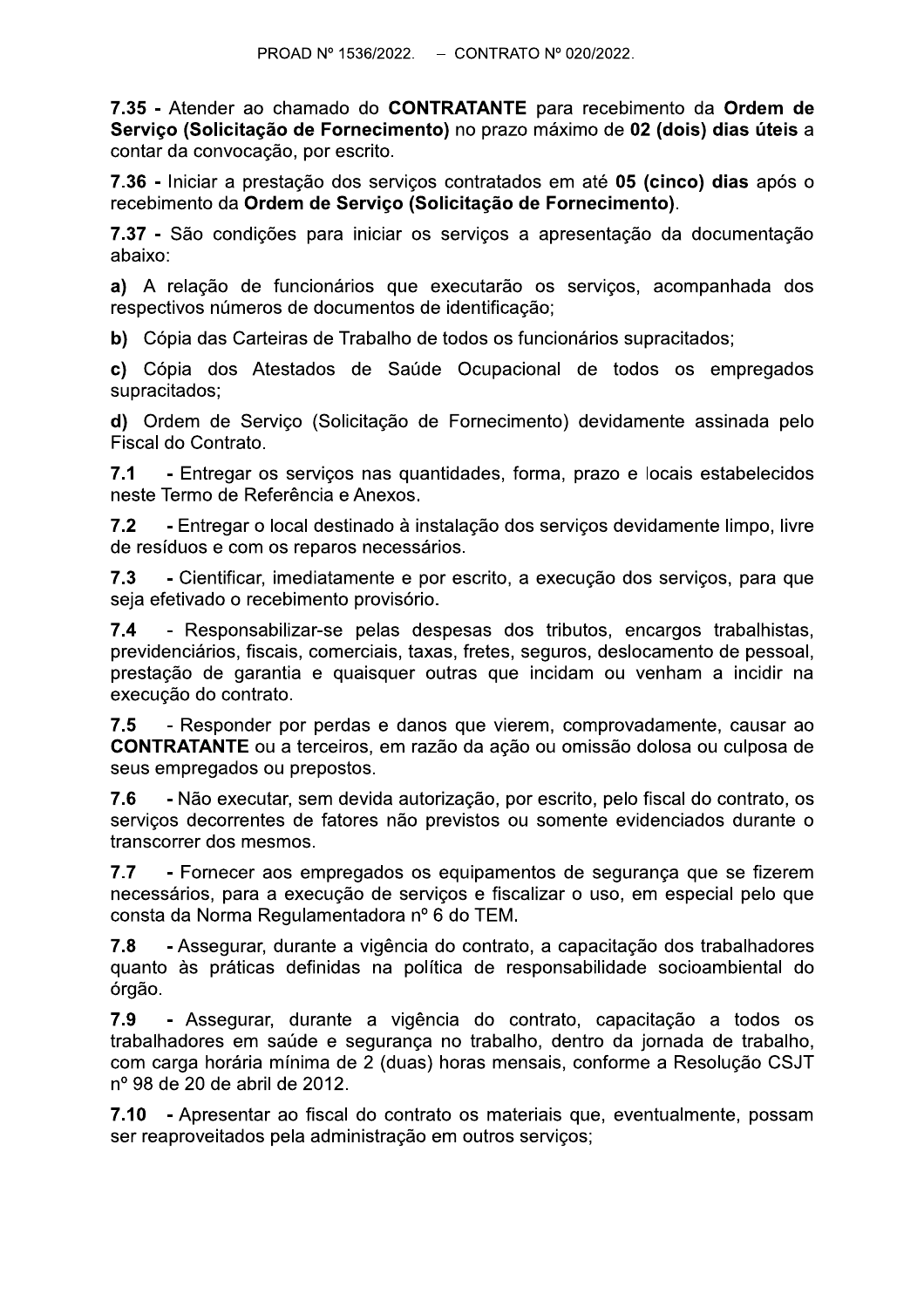7.11 - Não transferir a terceiros, por qualquer forma, nem mesmo parcialmente, as obrigações assumidas, nem subcontratar qualquer das prestações a que está obrigada.

7.12 - Elaborar e implementar Programa de Prevenção de Riscos Ambientais (PPRA), de acordo com as Normas Regulamentadoras do TEM.

7.13 - Elaborar e implementar Programa de Controle Médico de Saúde Ocupacional, com o objetivo de promoção e preservação da saúde dos trabalhadores, de acordo com as Normas Regulamentadoras do MTE.

7.14 - Os equipamentos instalados devem estar acompanhados, ainda, quando for o caso, do manual do usuário, com uma versão em português, e da relação da rede de assistência técnica autorizada.

## **CLÁUSULA OITAVA - DAS OBRIGAÇÕES DA CONTRATANTE**

- Previamente à contratação a Administração realizará consulta ao SICAF.  $8.1$ Cadastro Nacional de Empresas Inidôneas e Suspensas - CEIS, Cadastro Nacional de Condenações Cíveis por Atos de Improbidade Administrativa, mantido pelo Conselho Nacional de Justiça e Lista de inidôneos mantida pelo Tribunal de Contas da União para identificar possível suspensão temporária de participação em licitação, no âmbito do órgão ou entidade, proibição de contratar com o Poder Público, bem como ocorrências impeditivas indiretas, e nos termos do art. 6°, III, da Lei nº 10.522, de 19 de julho de 2002, consulta prévia ao CADIN.

8.2 - Exigir o cumprimento de todas as obrigações assumidas pela CONTRATADA. de acordo com o disposto neste Termo e os termos e de sua proposta.

8.3 - Exercer o acompanhamento e a fiscalização dos servicos, por servidor ou comissão especialmente designada, anotando em registro próprio as falhas detectadas, indicando dia, mês e ano, bem como o nome dos empregados eventualmente envolvidos. encaminhando os apontamentos à autoridade competente para as providências cabíveis.

8.4 - Notificar a CONTRATADA por escrito da ocorrência de eventuais imperfeições. falhas ou irregularidades constatadas no curso da execução dos serviços, fixando prazo para a sua correção, certificando-se de que as soluções por ela propostas sejam as mais adequadas.

8.5 - Pagar à CONTRATADA o valor resultante da prestação do serviço, conforme cronograma físico-financeiro.

8.6 - Efetuar as retenções tributárias devidas sobre o valor da fatura de serviços da **CONTRATADA, em conformidade com o Anexo XI, Item 6 da IN SEGES/MP nº.** 5/2017.

8.7 - Não praticar atos de ingerência na administração da CONTRATADA, tais como:

a) Exercer o poder de mando sobre os empregados da CONTRATADA, devendo reportar-se somente aos prepostos ou responsáveis por ela indicados, exceto quando o objeto da contratação previr o atendimento direto, tais como nos serviços de recepção e apoio ao usuário;

b) Direcionar a contratação de pessoas para trabalhar nas empresas contratadas;

c) Considerar os trabalhadores da CONTRATADA como colaboradores eventuais do próprio órgão ou entidade responsável pela contratação, especialmente para efeito de concessão de diárias e passagens.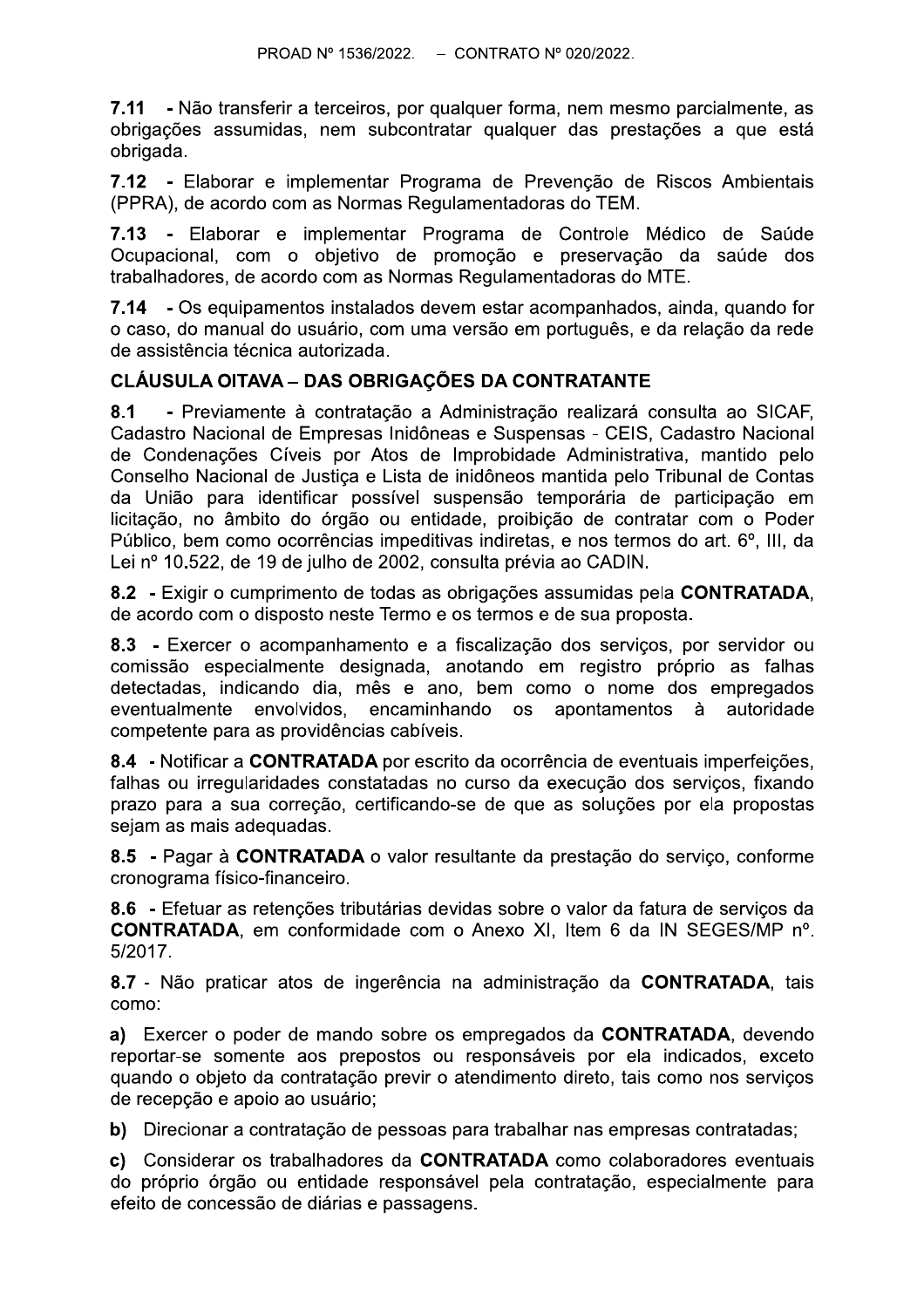$8.1$ - Fornecer por escrito as informações necessárias para o desenvolvimento dos servicos obieto do contrato.

 $8.2$ - Arguivar, entre outros documentos, de projetos, "as built", especificações técnicas, orcamentos, termos de recebimento, contratos e aditamentos, relatórios de inspeções técnicas após o recebimento do serviço e notificações expedidas, quando couber.

- Fiscalizar o cumprimento dos requisitos legais quando a CONTRATADA 8.3 houver se beneficiado da preferência estabelecida pelo art. 3°, § 5°, da Lei nº. 8.666, de 1993.

8.4 - Receber o objeto no prazo e condições estabelecidas no Edital e seus anexos.

8.5 - Verificar minuciosamente, no prazo fixado, a conformidade dos serviços recebidos provisoriamente com as especificações constantes do Edital e da proposta, para fins de aceitação e recebimento definitivos.

 $8.6$ - Emitir a Ordem de Servico (Solicitação de Fornecimento), em até 30 (trinta) dias da emissão da Nota de Empenho. Para cada NOTA DE EMPENHO, será emitida uma Ordem de Serviço (Solicitação de Fornecimento).

8.7 - Proporcionar todas as facilidades indispensáveis à boa execução das obrigações contratuais.

8.8 - Prestar as informações e os esclarecimentos atinentes ao objeto que venham a ser solicitados pela CONTRATADA.

8.9 - Atestar a nota fiscal/fatura para efeito de medições de serviços.

8.10 - Viabilizar os aditivos contratuais, quando necessário.

### CLÁUSULA NONA - DA PROTEÇÃO DE DADOS PESSOAIS - Lei nº 13.709/2018 - LGPD

9.1 - Em observação às determinações constantes da Lei nº 13.709, de 14 de agosto de 2018 – LEI GERAL DE PROTEÇÃO DE DADOS (LGPD), o **CONTRATANTE** e a **CONTRATADA** se comprometem a proteger os direitos fundamentais de liberdade e de privacidade e o livre desenvolvimento da personalidade da pessoa natural, relativos ao tratamento de dados pessoais, inclusive nos meios digitais, garantindo que:

9.1.1 - O tratamento de dados pessoais dar-se-á de acordo com as bases legais previstas nas hipóteses dos Arts. 7º e/ou 11 da Lei 13.709/2018 às quais se submeterão os serviços, e para propósitos legítimos, específicos, explícitos e informados ao titular;

9.1.2 - O tratamento seja limitado às atividades necessárias ao atingimento das finalidades de execução do objeto do contrato, utilizando-os, quando seja o caso, em cumprimento de obrigação legal ou regulatória, no exercício regular de direito, por determinação judicial ou por requisição da Autoridade Nacional de Proteção de Dados (ANPD);

9.1.3 - Em caso de necessidade de coleta de dados pessoais indispensáveis à própria prestação do servico/aquisição de bens, esta será realizada mediante prévia aprovação da CONTRATANTE, responsabilizando-se a CONTRATADA por obter o consentimento dos titulares (salvo nos casos em que opere outra hipótese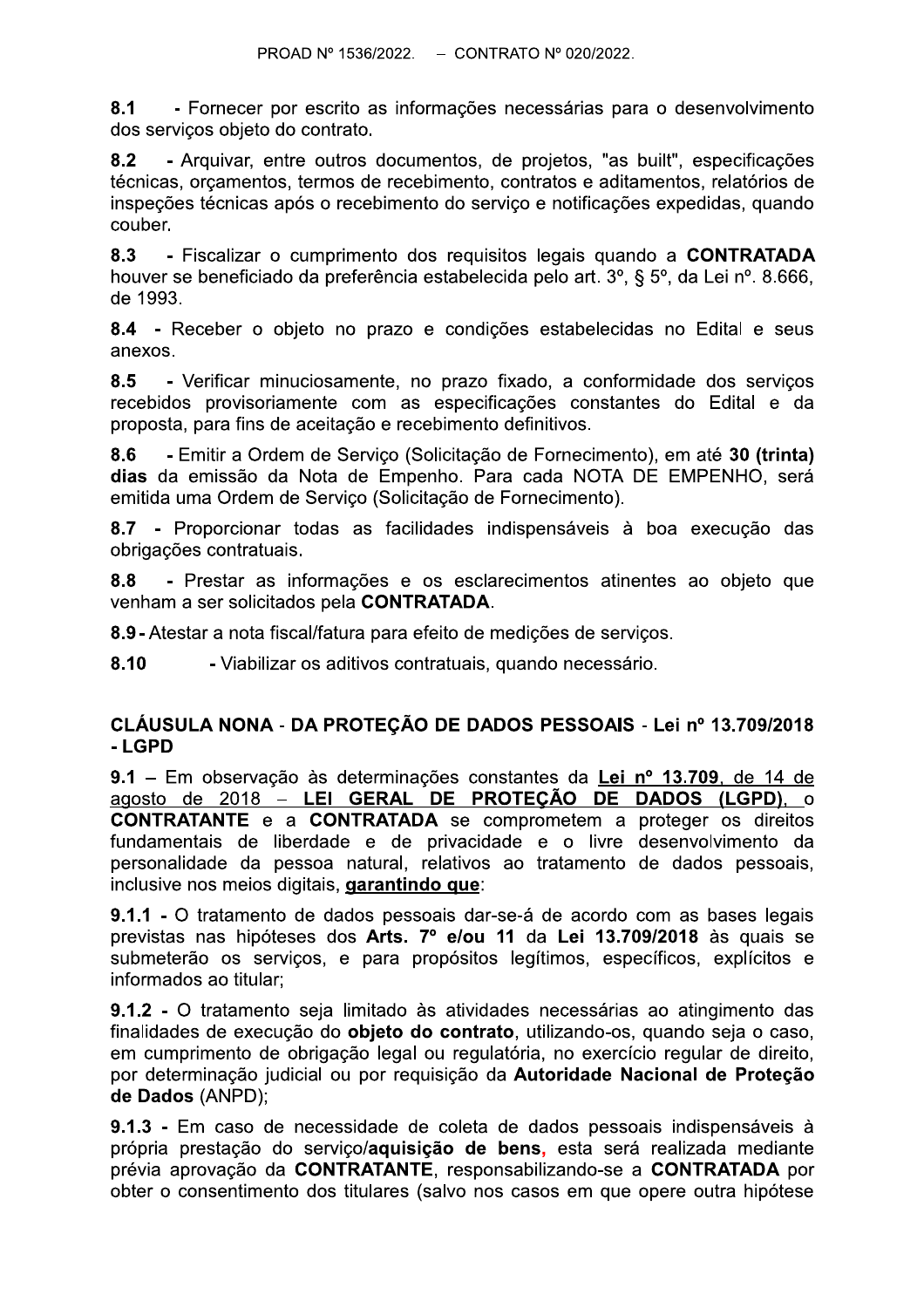legal de tratamento). Os dados assim coletados só poderão ser utilizados na execução do obieto especificado neste contrato, e, em hipótese alguma, poderão ser compartilhados ou utilizados para outros fins;

9.1.3.1 - Eventualmente, as partes podem aiustar que a CONTRATADA será responsável por obter o consentimento dos titulares, observadas as demais condicionantes do item 9.1.3 acima:

9.1.4 - Os dados obtidos em razão desse contrato serão armazenados em um banco de dados seguro, com garantia de registro das transações realizadas na aplicação de acesso (log) e adequado controle de acesso baseado em função (role based access control) e com transparente identificação do perfil dos credenciados, tudo estabelecido como forma de garantir inclusive a rastreabilidade de cada transação e a franca apuração, a qualquer momento, de desvios e falhas, vedado o compartilhamento desses dados com terceiros;

9.1.5 - Encerrada a vigência do contrato ou não havendo mais necessidade de utilização dos dados pessoais, sejam eles sensíveis ou não, a CONTRATADA tratamento dos **Dados** Pessoais disponibilizados interromperá  $\Omega$ pela **CONTRATANTE** e, em no máximo (30) dias, sob instruções e na medida do determinado pela CONTRATANTE, eliminará completamente os Dados Pessoais e todas as cópias porventura existentes (seia em formato digital ou físico), salvo quando a **CONTRATADA** tenha que manter os dados para cumprimento de obrigação legal ou outra hipótese da LGPD.

9.2 - A CONTRATADA dará conhecimento formal aos seus empregados das obrigações e condições acordadas nesta cláusula, inclusive no tocante à **Política de** Privacidade da CONTRATANTE, cuios princípios deverão ser aplicados à coleta e tratamento dos dados pessoais de que trata a presente cláusula.

9.3 - O eventual acesso, pela CONTRATADA, às bases de dados que contenham ou possam conter dados pessoais implicará para a CONTRATADA e para seus prepostos - devida e formalmente instruídos nesse sentido - o mais absoluto dever de sigilo, no curso do presente contrato.

9.4 - A CONTRATADA cooperará com a CONTRATANTE no cumprimento das obrigações referentes ao exercício dos direitos dos Titulares previstos na LGPD e nas Leis e Regulamentos de Proteção de Dados em vigor e também no atendimento de requisições e determinações do Poder Judiciário, Ministério Público, Órgãos de controle administrativo:

9.5 - A CONTRATADA deverá informar imediatamente à CONTRATANTE quando receber uma solicitação de um Titular de Dados, a respeito dos seus Dados Pessoais e abster-se de responder qualquer solicitação em relação aos Dados Pessoais do solicitante, exceto nas instruções documentadas da CONTRATANTE ou conforme exigido pela LGPD e Leis e Regulamentos de Proteção de Dados em vigor.

9.6 - O "Encarregado" ou "DPO" da CONTRATADA manterá contato formal com o Encarregado da CONTRATANTE, no prazo de 24 (vinte e quatro) horas da ocorrência de qualquer incidente que implique violação ou risco de violação de dados pessoais, para que este possa adotar as providências devidas, na hipótese de questionamento das autoridades competentes.

9.7 - A critério do Encarregado de Dados da CONTRATANTE, a CONTRATADA poderá ser provocada a colaborar na elaboração do relatório de impacto (DPIA),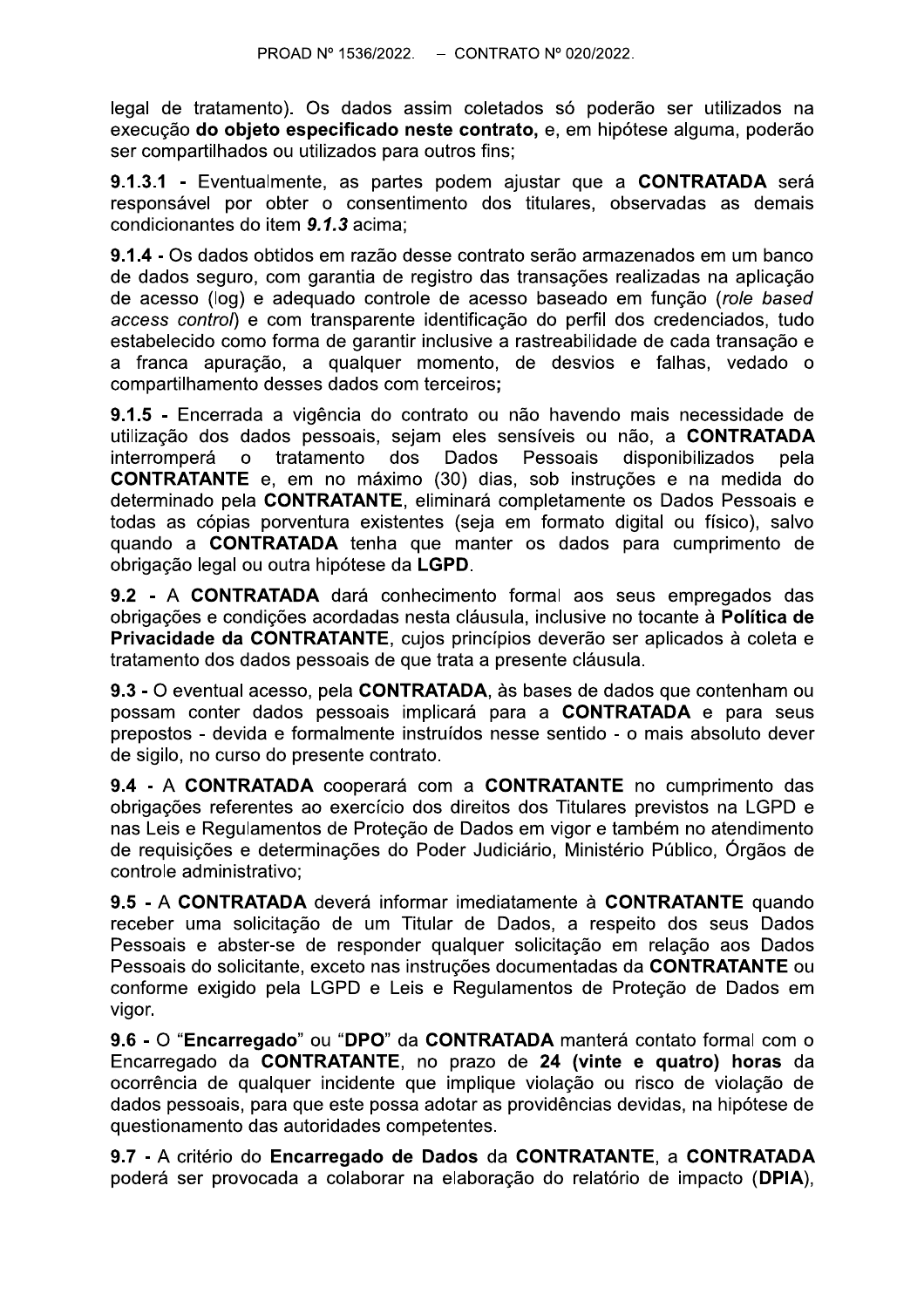conforme a sensibilidade e o risco inerente do objeto deste contrato, no tocante a dados pessoais.

9.8 - Eventuais responsabilidades das partes serão apuradas conforme estabelecido neste contrato e também de acordo com o que dispõe a Secão III do Capítulo VI. bem como Capítulo VII e Seção I do capítulo VIII da LGPD.

## **CLÁUSULA DÉCIMA - DA ALTERAÇÃO SUBJETIVA**

10.1 - É admissível a fusão, cisão ou incorporação da contratada com/em outra pessoa jurídica, desde que sejam observados pela nova pessoa jurídica todos os reguisitos de habilitação exigidos na licitação original; sejam mantidas as demais cláusulas e condições do contrato; não haja prejuízo à execução do objeto pactuado e haja a anuência expressa da Administração à continuidade do contrato.

#### CLÁUSULA DÉCIMA PRIMEIRA - DA GESTÃO E FISCALIZAÇÃO DO **CONTRATO**

11.1 - A gestão e a fiscalização do contrato caberão aos representantes da Administração especialmente designados. Nos impedimentos e afastamentos legais deste, suas funções serão desempenhadas por seus respectivos substitutos.

11.1.1 - O acompanhamento e a fiscalização da execução do contrato consistem na verificação da conformidade da prestação dos serviços, dos materiais, técnicas e equipamentos empregados, de forma a assegurar o perfeito cumprimento do ajuste, que serão exercidos por um ou mais representantes da **CONTRATANTE**, especialmente designados, na forma dos arts. 67 e 73 da Lei nº 8.666, de 1993.

11.2 - A Administração poderá alterar a designação dos gestores e fiscais, quando conveniente, sendo consignado formalmente nos autos e comunicado à Contratada. sem necessidade de elaboração de termo aditivo.

11.1.2 - O recebimento de material de valor superior a R\$ 176.000,00 (cento e setenta e seis mil reais) será confiado a uma comissão de, no mínimo, 3 (três) membros, designados pela autoridade competente.

11.2 - Os gestores e fiscais designados exercerão, de forma segregada, as atribuições previstas na Resolução TRT7 nº. 8/2019, e tudo o mais que for necessário visando o adequado acompanhamento e fiscalização da execução contratual, devendo ainda providenciar as medidas necessárias às soluções de quaisquer contratempos que porventura venham a ocorrer.

11.3 - As decisões e providências que ultrapassarem a competência dos gestores e fiscais deverão ser solicitadas, em tempo oportuno, à Diretoria competente, para adoção das medidas que julgar convenientes.

11.4 - A gestão e a fiscalização de que trata este item não excluem nem reduzem a responsabilidade da contratada, inclusive perante terceiros, por qualquer irregularidade, ainda que resultante de imperfeições técnicas, vícios redibitórios, ou emprego de material inadequado ou de qualidade inferior, e, na ocorrência desta, não implica em corresponsabilidade da Administração ou de seus agentes e prepostos, de conformidade com o art. 70 da Lei nº 8.666/93.

11.5 - As informações e os esclarecimentos solicitados pela Contratada poderão ser prestados através dos telefones (85) 3388-9386 ou (85) 3388-9336.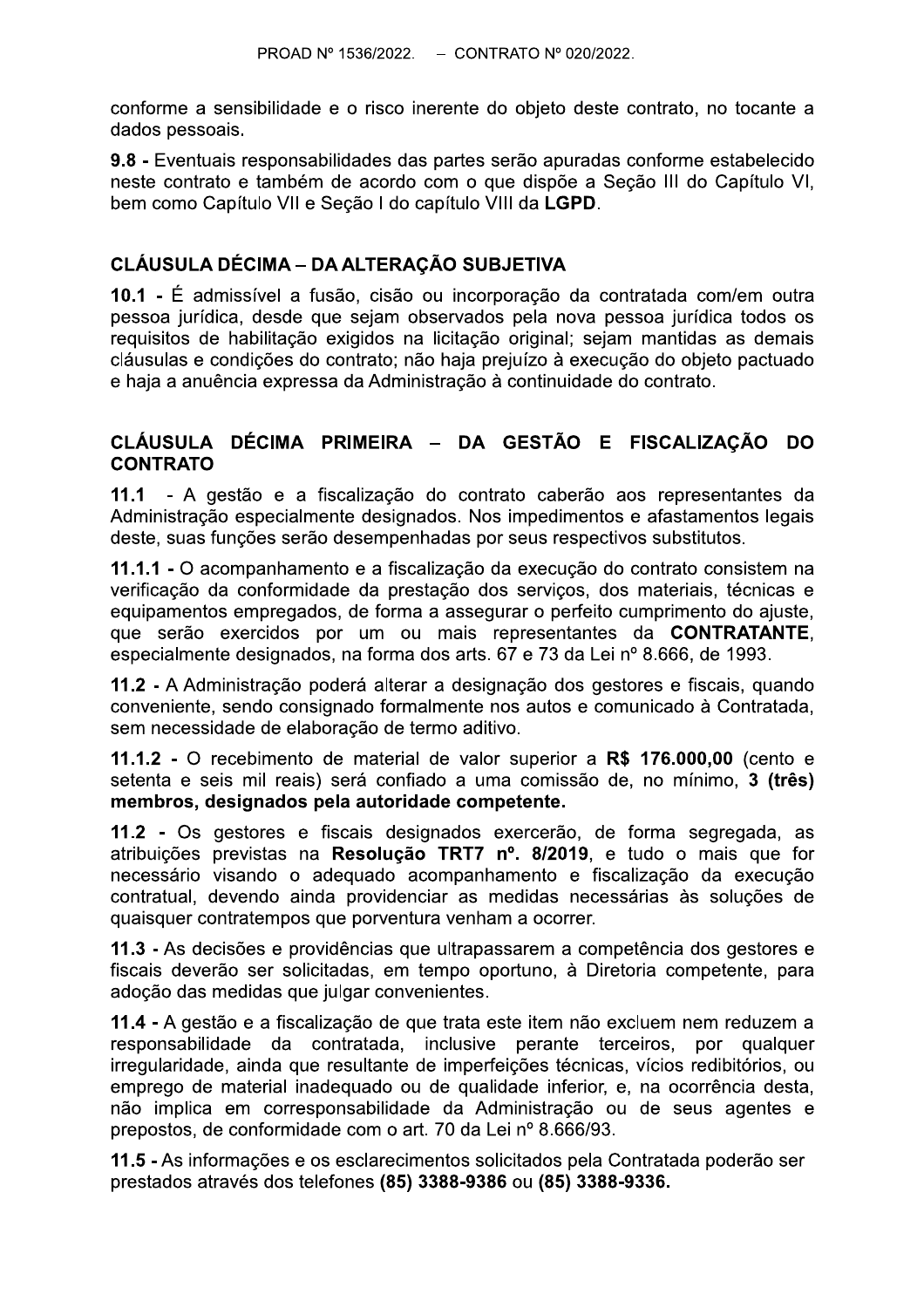11.6 - O representante da Administração anotará em registro próprio todas as ocorrências relacionadas com a execução do contrato, indicando dia, mês e ano, bem como o nome dos funcionários eventualmente envolvidos, determinando o que for necessário à regularização das falhas ou defeitos observados e encaminhando os apontamentos à autoridade competente para as providências cabíveis.

## **CLÁUSULA DÉCIMA SEGUNDA – DO PAGAMENTO**

12.1 - O pagamento será efetuado em parcela única, a cada Ordem de Servico (Solicitação de Fornecimento), na conta bancária fornecida pela empresa, em até 5 (cinco) dias úteis após o recebimento definitivo, condicionado à apresentação da nota fiscal de venda dos equipamentos já instalados e da nota fiscal de servicos prestados, perfazendo o total da medição da aludida Ordem de Serviço (Solicitação de Fornecimento). Nesta ocasião este Tribunal verificará a regularidade com a Fazenda Federal (Tributos Federais, Dívida Ativa da União e a Seguridade Social -INSS), com a Fazenda Estadual e Municipal, com o Fundo de Garantia por Tempo de Servico (FGTS), bem como, a regularidade trabalhista, mediante Certidão Negativa de Débitos Trabalhistas (CNDT).

12.2 - Havendo erro na apresentação da Nota Fiscal ou dos documentos pertinentes à contratação, ou, ainda, circunstância que impeça a liquidação da despesa, como, por exemplo, obrigação financeira pendente, decorrente de penalidade imposta ou inadimplência, o pagamento ficará sobrestado até que a Contratada providencie as medidas saneadoras. Nesta hipótese, o prazo para pagamento iniciar-se-á após a comprovação da regularização da situação, não acarretando qualquer ônus para o **CONTRATANTE.** 

12.3 - Será considerada data do pagamento o dia em que constar como emitida a ordem bancária para pagamento.

12.4 - Antes de cada pagamento à contratada, será realizada consulta ao SICAF para verificar a manutenção das condições de habilitação exigidas no edital.

12.5 - Quando do pagamento, será efetuada a retenção tributária prevista na legislação aplicável.

12.5.1 - A Contratada regularmente optante pelo Simples Nacional, nos termos da Lei Complementar nº 123, de 2006, não sofrerá a retenção tributária quanto aos impostos e contribuições abrangidos por aquele regime. No entanto, o pagamento ficará condicionado à apresentação de comprovação, por meio de documento oficial, de que faz jus ao tratamento tributário favorecido previsto na referida Lei Complementar.

12.6 - Nos casos de eventuais atrasos de pagamento, desde que a Contratada não tenha concorrido, de alguma forma, para tanto, fica convencionado que a taxa de compensação financeira devida pelo CONTRATANTE, entre a data do vencimento e o efetivo adimplemento da parcela, é calculada mediante a aplicação da sequinte fórmula:

 $EM = I \times N \times VP$ . sendo:

EM = Encargos moratórios;

N = Número de dias entre a data prevista para o pagamento e a do efetivo pagamento;

 $I =$ Índice de compensação financeira = 0,00016438, assim apurado: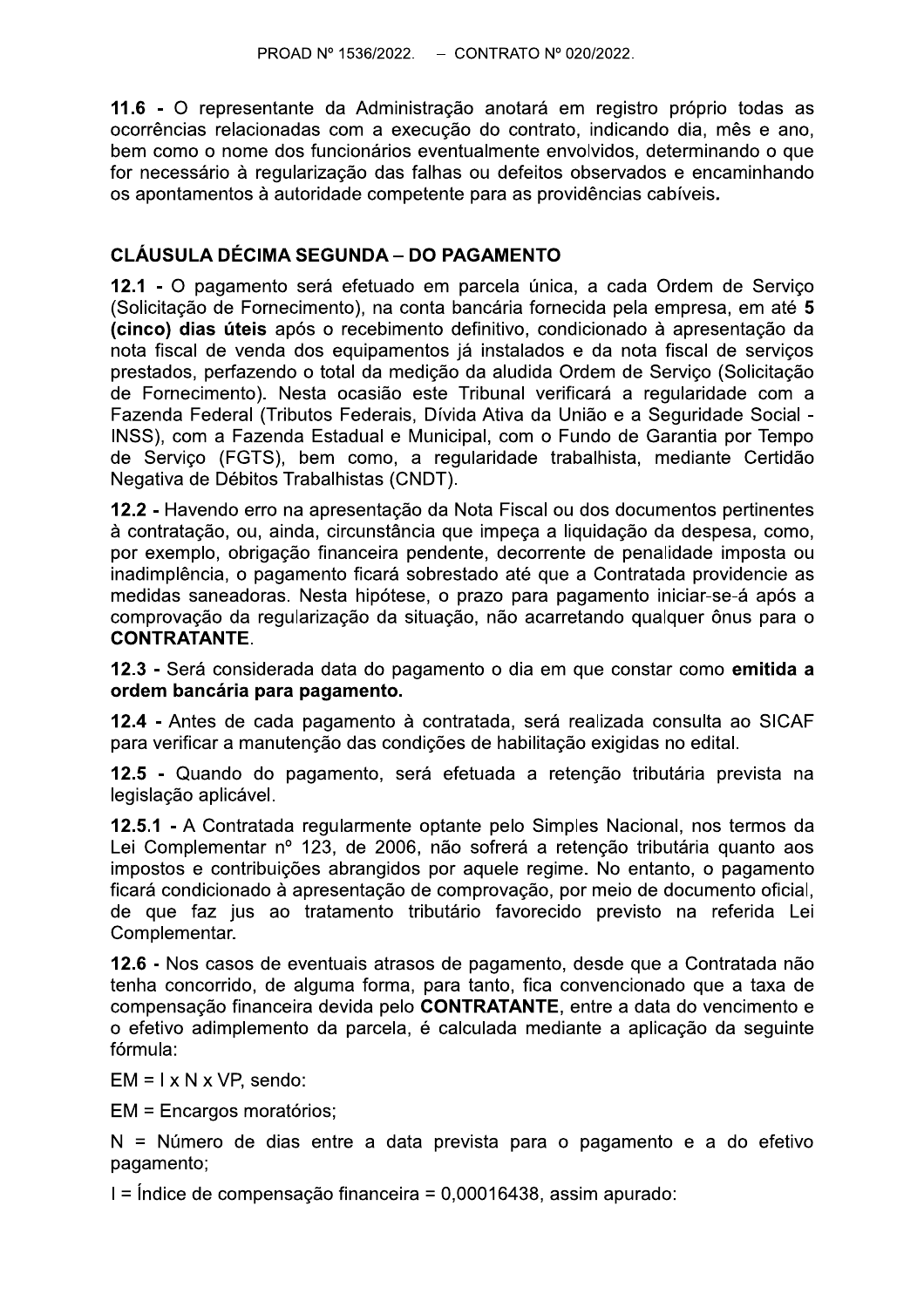$I = i/365$  $I = 0.00016438$  $I = 6/100$ 365

Em que i = taxa percentual anual no valor de 6%, capitalizada diariamente em regime de juros simples.

VP = Valor da parcela em atraso.

12.7 - No caso de aplicação de multa o valor respectivo será deduzido da fatura.

## **CLÁUSULA DÉCIMA TERCEIRA - DO REAJUSTE**

13.1 - Os precos são fixos e irreajustáveis no prazo de um ano contado da data limite para a apresentação das propostas.

13.2 - Dentro do prazo de vigência do contrato e mediante solicitação da **CONTRATADA**, os preços contratados poderão sofrer reajuste após o interregno de um ano, aplicando-se o índice **INCC (Índice Nacional da Construção Civil)**, exclusivamente para as obrigações iniciadas e concluídas após a ocorrência da anualidade.

13.3 - Nos reajustes subsequentes ao primeiro, o interregno mínimo de um ano será contado a partir dos efeitos financeiros do último reajuste

13.4 - No caso de atraso ou não divulgação do índice de reajustamento, o **CONTRATANTE** pagará à **CONTRATADA** a importância calculada pela última variação conhecida, liguidando a diferença correspondente tão logo seja divulgado o índice definitivo. Fica a **CONTRATADA** obrigada a apresentar memória de cálculo referente ao reajustamento de precos do valor remanescente, sempre que este ocorrer.

13.5 - Nas aferições finais, o índice utilizado para reajuste será, obrigatoriamente, o definitivo

13.6 - Caso o índice estabelecido para reajustamento venha a ser extinto ou de qualquer forma não possa mais ser utilizado, será adotado, em substituição, o que vier a ser determinado pela legislação então em vigor.

13.7 - Na ausência de previsão legal quanto ao índice substituto, as partes elegerão novo índice oficial, para reajustamento do preço do valor remanescente, por meio de termo aditivo.

13.8 - O reajuste será realizado por apostilamento.

# CLÁUSULA DÉCIMA QUARTA - DAS SANÇÕES ADMINISTRATIVAS

14.1 – O atraso injustificado na execução do contrato sujeitará a Contratada à multa moratória, no percentual de 0,2% (dois décimos por cento) ao dia, calculada sobre o valor da parcela entreque intempestivamente, limitada à 10% (dez por cento).

14.1.1 - Se o atraso de que trata o item supra ultrapassar o prazo de 45 (quarenta e cinco) dias, a Administração poderá entender pela inexecução parcial ou total do contrato, conforme o caso.

14.2 - Além das sanções previstas nos itens supra, a Contratada poderá incorrer nas seguintes sanções:

a) Advertência, por faltas leves, assim entendidas aquelas que não acarretarem prejuízos significativos para o CONTRATANTE;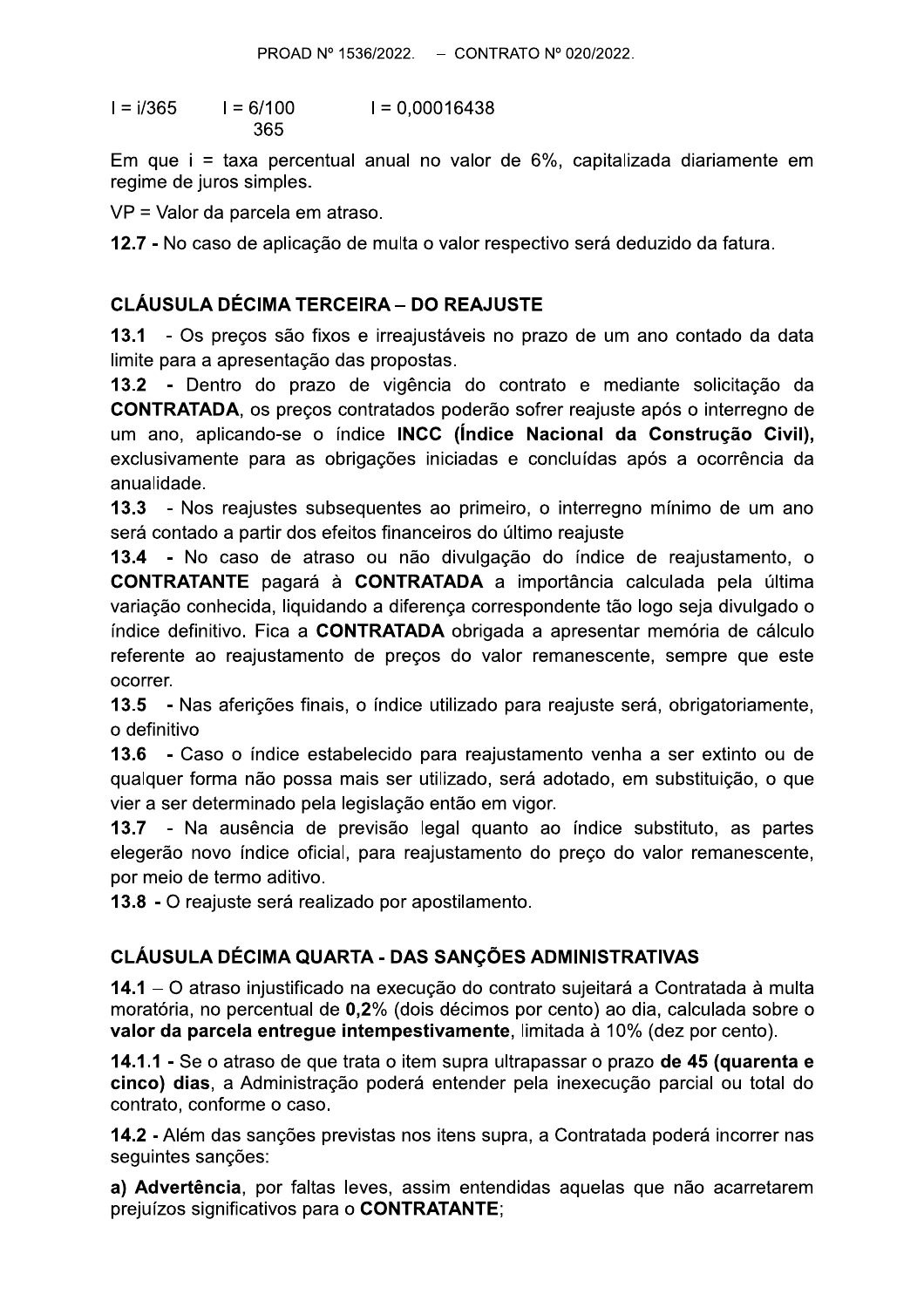b) multa compensatória, no percentual de 10% (dez por cento), calculada sobre o valor da parcela inadimplida, na hipótese de inexecução parcial do Contrato:

c) multa compensatória, no percentual de 10% (dez por cento), calculada sobre o valor total do Contrato, na hipótese de inexecução total;

d) multa, no percentual de 5% (5 por cento), calculada sobre o valor do Contrato, para os demais casos de descumprimento contratual:

e) multa, conforme estabelecido na tabela abaixo:

| N°           | Descrição da Infração                                               | <b>Valor das</b><br>Multas* (R\$) |
|--------------|---------------------------------------------------------------------|-----------------------------------|
| 01           | Ausência de uniformes ou más condições deles / Funcionário          | 50,00                             |
| $ 02\rangle$ | Ausência de Registros ou Exames Médicos / Funcionário               | 50,00                             |
| 03           | Não-fornecimento do EPI ou inadequado ao trabalho /<br>Ocorrência   | 200,00                            |
| 04           | Não-uso do EPI ou uso inadequado dentro do canteiro /<br>Ocorrência | 200,00                            |

e.1) Em caso de reincidência, a multa cobrada será o dobro da anterior.

f) Suspensão de licitar e impedimento de contratar com o órgão, entidade ou unidade administrativa pela qual a Administração Pública opera e atua concretamente, pelo prazo de até dois anos;

g) Impedimento de licitar e contratar com órgãos e entidades da União com o consequente descredenciamento no SICAF pelo prazo de até cinco anos;

h) Declaração de inidoneidade para licitar ou contratar com a Administração Pública, enquanto perdurarem os motivos determinantes da punicão ou até que seja promovida a reabilitação perante a própria autoridade que aplicou a penalidade, que será concedida sempre que a Contratada ressarcir o CONTRATANTE pelos preiuízos causados:

14.3 - As sanções previstas no item 14.2, letras "a", "e", "f" e "g", poderão ser aplicadas à CONTRATADA juntamente com as de multa, descontando-a dos pagamentos a serem efetuados.

14.4 - As multas devidas e/ou prejuízos causados à CONTRATANTE serão deduzidos dos valores a serem pagos, quando for o caso, serão inscritos na Dívida Ativa da União e cobrados judicialmente.

14.5 - Caso o valor da multa não seja suficiente para cobrir os prejuízos causados pela conduta do licitante, a União ou Entidade poderá cobrar o valor remanescente judicialmente, conforme artigo 419 do Código Civil.

14.6 - A autoridade competente, na aplicação das sanções, levará em consideração a gravidade da conduta do infrator, o caráter educativo da pena, bem como o dano causado à Administração, observado o princípio da proporcionalidade.

14.7 - Se, durante o processo de aplicação de penalidade, houver indícios de prática de infração administrativa tipificada pela Lei nº. 12.846, de 1º de agosto de 2013, como ato lesivo à administração pública nacional ou estrangeira, cópias do processo administrativo necessárias à apuração da responsabilidade da empresa deverão ser remetidas à autoridade competente, com despacho fundamentado, para ciência e decisão sobre a eventual instauração de investigação preliminar ou Processo Administrativo de Responsabilização - PAR.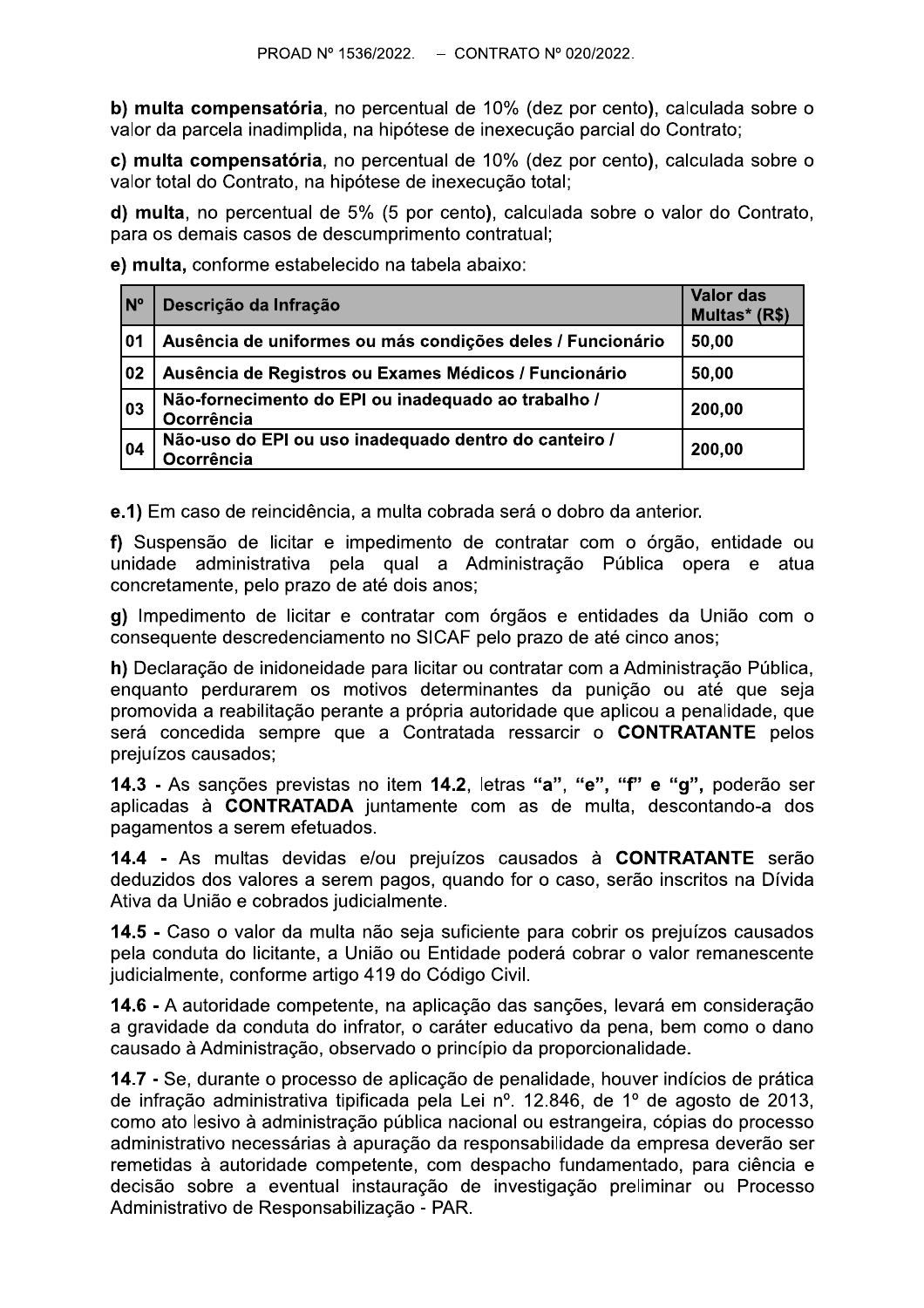14.8 - A apuração e o julgamento das demais infrações administrativas não consideradas como ato lesivo à Administração Pública nacional ou estrangeira nos termos da Lei nº. 12.846, de 1º de agosto de 2013, seguirão seu rito normal na unidade administrativa.

14.9 - O processamento do PAR não interfere no sequimento regular dos processos administrativos específicos para apuração da ocorrência de danos e prejuízos à Administração Pública Federal resultantes de ato lesivo cometido por pessoa jurídica, com ou sem a participação de agente público.

14.10 - A aplicação das sanções previstas neste instrumento será realizada em processo administrativo, assegurados o contraditório e a ampla defesa à Contratada, cuja intimação dar-se-á na forma da lei, inclusive através de fax ou email.

14.11 - As penalidades serão obrigatoriamente registradas no SICAF.

### CLÁUSULA DÉCIMA QUINTA - DO VALOR DO CONTRATO

15.1 - Dá-se a este Contrato o valor de R\$ 37.549.70 (trinta e sete mil, quinhentos e quarenta e nove reais e setenta centavos), conforme Planilha Orçamentária, doc. 01, do Proad 1536/2022, que compõe o anexo deste contrato.

15.2 - No preço apresentado estão inclusas todas as despesas, bem como todos os tributos, fretes, seguros e demais encargos necessários à completa execução do obieto deste Termo.

### CLÁUSULA DÉCIMA SEXTA - DA GARANTIA DOS EQUIPAMENTOS E DOS **SERVICOS EXECUTADOS**

16.1 - O fornecedor deverá entregar o termo de garantia do fabricante, por um prazo mínimo de 2 (dois) anos para peças e equipamentos e prazo mínimo de 5 (cinco) anos para o compressor, a contar da data da emissão da nota fiscal/fatura. Para os servicos de instalação, o prazo de garantia deverá ser de no mínimo 1 (um) ano a contar da emissão da nota fiscal/fatura.

16.2 - Caso o Termo de Garantia do fabricante vincule a garantia à instalação na sua rede autorizada, a CONTRATADA assumirá a prestação da garantia contratual conforme item 16.1 supra.

16.3 - A Garantia incluirá os serviços de infraestrutura (elétrica, hidráulica e civil) quando executados pela CONTRATADA.

16.4 - A CONTRATANTE acionará a garantia mediante solicitação por escrito, por mejo de correjo eletrônico.

16.5 - A conclusão da prestação de garantia deverá ser realizada em um prazo máximo de 30 dias contatos da solicitação da CONTRATANTE.

16.6 - No caso de prestação da garantia, a CONTRATADA será responsável pelo transporte dos equipamentos em garantia (recolhimento e devolução no mesmo local de entrega previsto no Anexo VI, do Termo de Referência).

## CLÁUSULA DÉCIMA SÉTIMA - DA GARANTIA DE EXECUÇÃO DO CONTRATO

17.1 – Não será exigida garantia para a execução do contrato.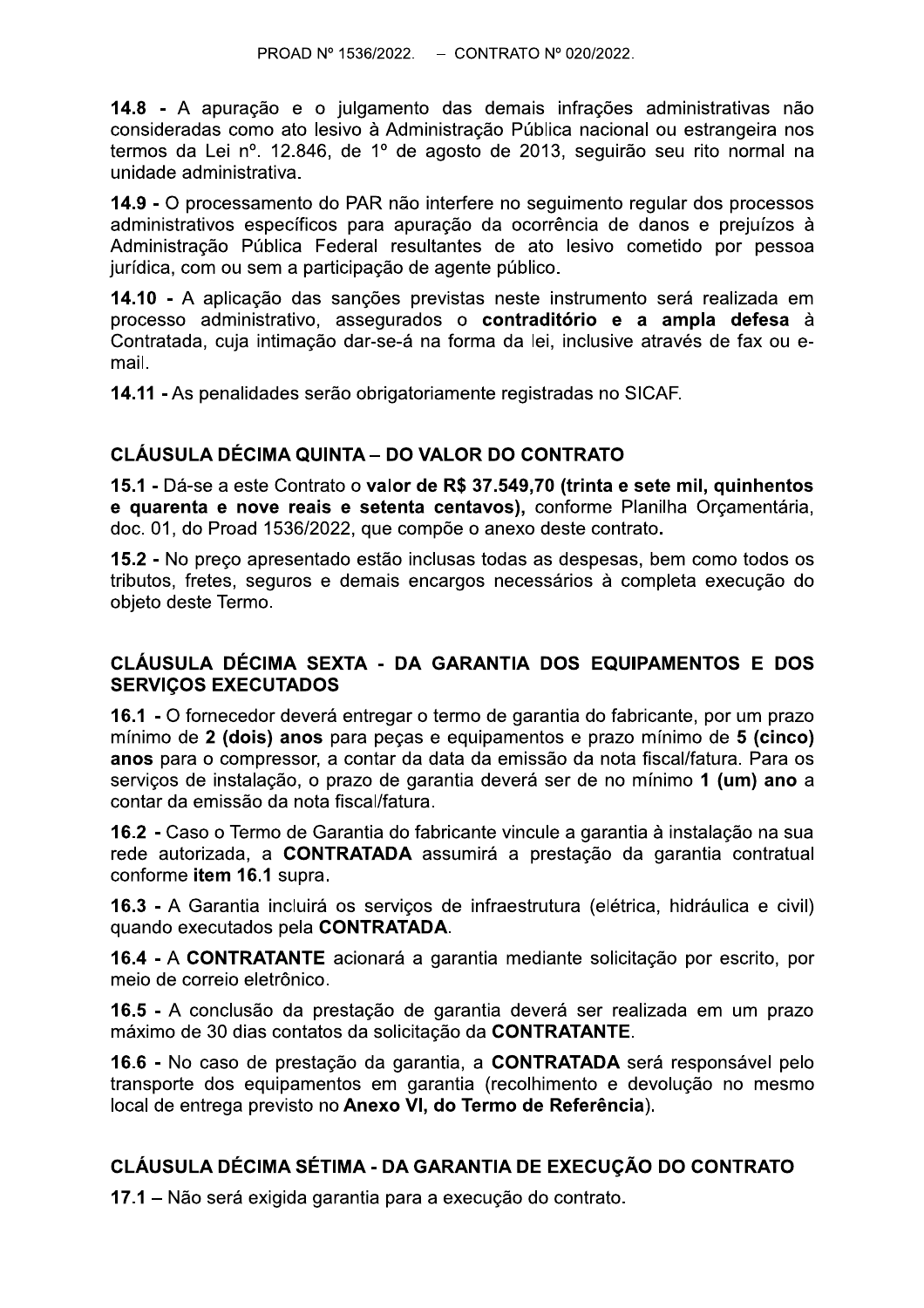# CLÁUSULA DÉCIMA OITAVA - DA DOTAÇÃO ORÇAMENTÁRIA

18.1 - As despesas decorrentes da execução deste contrato correrão à conta da rubrica 010000000 449052, constante da atividade 339039 16 - Notas de Empenho nº 2022NE000306 e 000307.

## **CLÁUSULA DÉCIMA NONA - DA VIGÊNCIA**

19.1 - A vigência deste contrato é a contar da data de sua assinatura até 01/10/2022.

# **CLÁUSULA VIGÉSIMA - DO REGIME DE EXECUÇÃO**

20.1 - O serviço será executado pelo regime de empreitada por preço unitário.

### CLÁUSULA VIGÉSIMA PRIMEIRA - DA RESCISÃO

21.1 - A CONTRATANTE poderá considerar rescindido o presente contrato, de pleno direito, independentemente de interpelação judicial ou extrajudicial, nos casos e formas fixados nos artigos 78 e 79 da Lei nº 8.666/93.

21.2 - Os casos de rescisão contratual serão formalmente motivados nos autos do Procedimento Administrativo, assegurados o contraditório e a ampla defesa.

21.3 - A rescisão de que trata esta CLÁUSULA, exceto quando se tratar de caso fortuito, força maior ou razões de interesse público, acarretará a retenção dos créditos decorrentes deste contrato, até o limite dos prejuízos causados ao **CONTRATANTE.** 

#### CLÁUSULA VIGÉSIMA SEGUNDA - DAS ALTERAÇÕES CONTRATUAIS

22.1 - Qualquer modificação ou alteração no presente contrato será formalizada mediante termo aditivo, objetivando atender aos interesses das partes e ao objeto deste instrumento de Contrato, salvo hipótese de alterações relativas à fiscalização, que serão efetuadas sem a necessidade de termo aditivo.

22.2 - Os termos aditivos são partes integrantes deste Contrato, como se nele estivessem transcritos.

## **CLÁUSULA VIGÉSIMA TERCEIRA - DA SUBCONTRATAÇÃO**

23.1 – Não será admitida a subcontratação, no todo ou em parte, do objeto deste contrato.

## **CLÁUSULA VIGÉSIMA QUARTA - DAS DISPOSICÕES FINAIS**

24.1 - Quaisquer requerimentos, cancelamentos, solicitações assim como a entrega do servico para fins de recebimento provisório deverão ser encaminhados por escrito ao fiscal do contrato, o qual promoverá as medidas subsequentes necessárias.